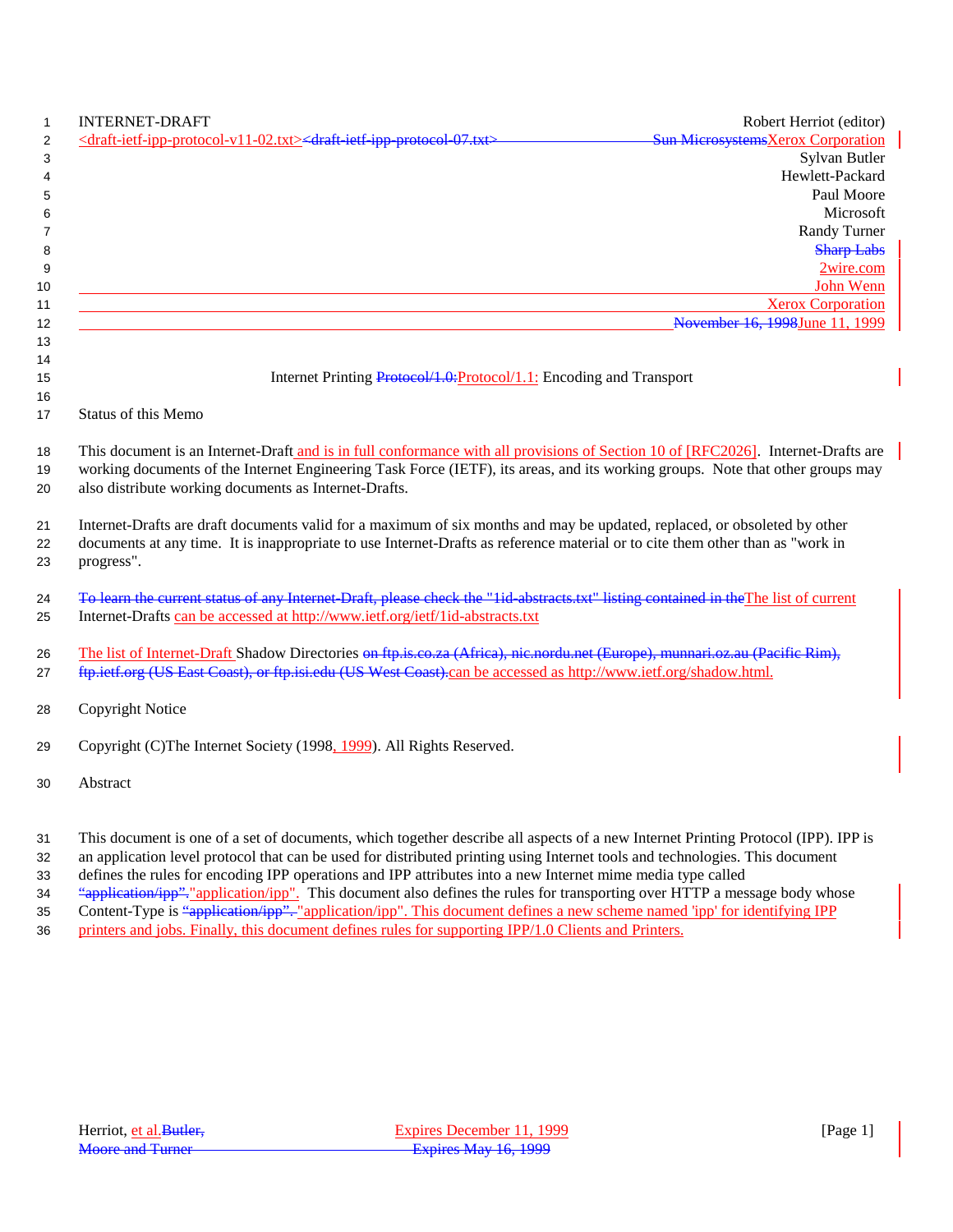- 37 The full set of IPP documents includes:
- 38 Design Goals for an Internet Printing Protocol  $\frac{[ipp+req][RFC2567]}{[ipp+req][RFC2567]}$
- 39 Rationale for the Structure and Model and Protocol for the Internet Printing Protocol  $\overline{\text{fipp-rat}|\text{RFC}2568|}$
- 40 Internet Printing Protocol/1.0:Protocol/1.1: Model and Semantics [ipp-mod]
- 41 Internet Printing Protocol/1.0:Protocol/1.1: Encoding and Transport (this document)
- 42 Internet Printing Protocol/1.0: Implementer'sProtocol/1.1: Implementer's Guide [ipp-iig]
- 43 Mapping between LPD and IPP Protocols  $\overline{f_{\text{ipp}-\text{lpd}}}[RFC2069]$
- 44 The document, "Design" Design Goals for an Internet Printing Protocol", protocol", takes a broad look at distributed printing
- 45 functionality, and it enumerates real-life scenarios that help to clarify the features that need to be included in a printing protocol
- 46 for the Internet. It identifies requirements for three types of users: end users, operators, and administrators. It calls out a subset of
- 47 end user requirements that are satisfied in IPP/1.0.IPP/1.1. Operator and administrator requirements are out of scope for version 48 1.0. A few OPTIONAL operator operations have been added to IPP/1.1.
- 49 The document, "Rationale for the Structure and Model and Protocol for the Internet Printing Protocol", describes IPP from a high 50 level view, defines a roadmap for the various documents that form the suite of IPP specification documents, and gives
- 51 background and rationale for the IETF working group's major decisions.
- 52 The document, "Internet Printing Protocol/1.0: Model and Semantics","Internet Printing Protocol/1.1: Model and Semantics",
- 53 describes a simplified model with abstract objects, their attributes, and their operations that are independent of encoding and 54 transport. It introduces a Printer and a Job object. The Job object optionally supports multiple documents per Job. It also
- 55 addresses security, internationalization, and directory issues.
- 56 This document "Internet Printing Protocol/1.0: Implementer's Guide", The document "Internet Printing Protocol/1.1: 57 Implementer's Guide", gives advice to implementers of IPP clients and IPP objects.
- 58 The document "Mapping" Mapping between LPD and IPP Protocols" protocols" gives some advice to implementers of gateways 59 between IPP and LPD (Line Printer Daemon) implementations.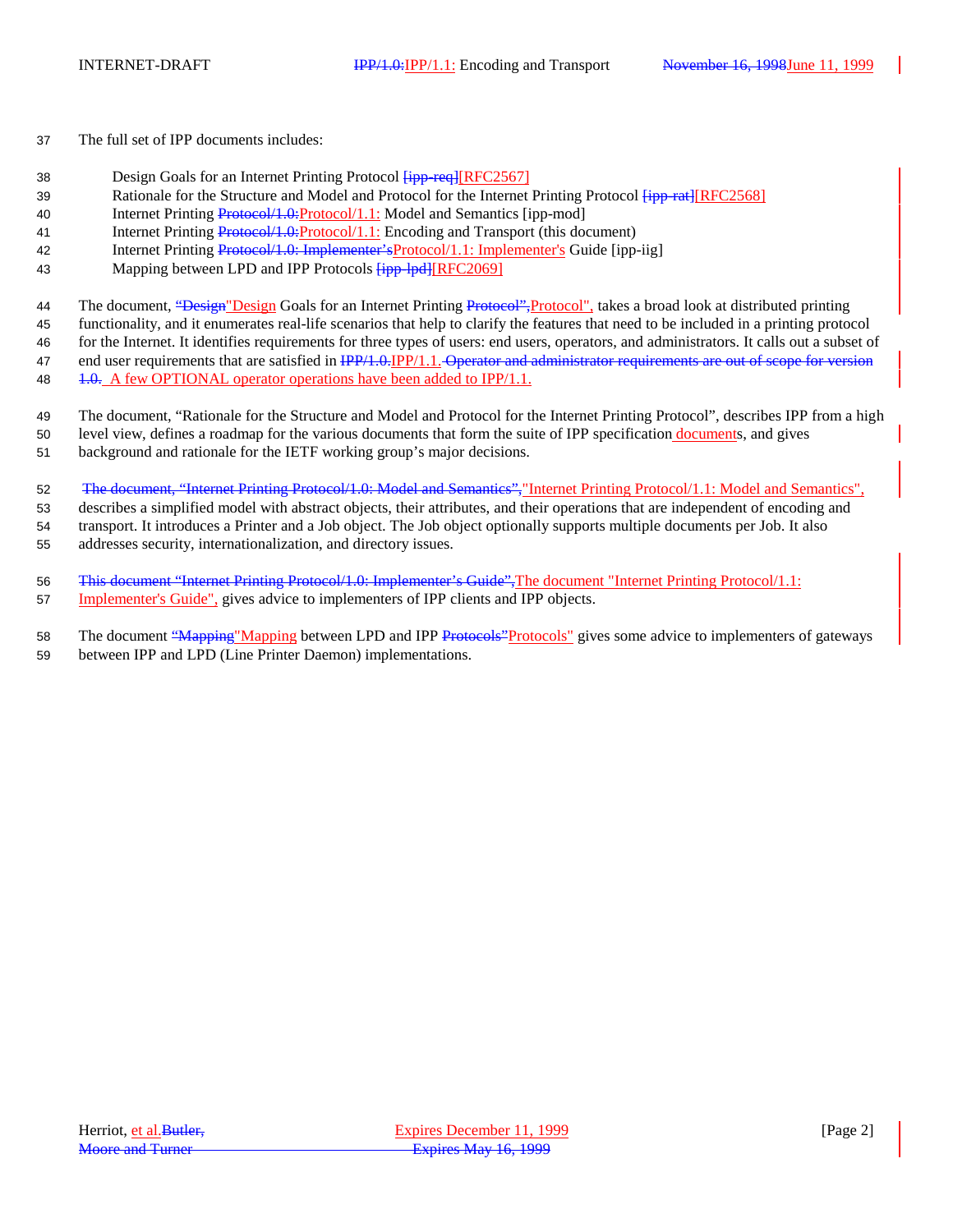60

| 1. Introduction     |
|---------------------|
| 2. Conformance Terr |

### Table of Contents

| 61  | 1.  | Introduction 33 |  |
|-----|-----|-----------------|--|
| 62  | 2.  |                 |  |
| 63  | 3.  |                 |  |
| 64  |     |                 |  |
| 65  |     | 3.2             |  |
| 66  |     | 3.3             |  |
| 67  |     | 3.4             |  |
| 68  |     | 3.5             |  |
| 69  |     | 3.6             |  |
| 70  |     | 3.7             |  |
| 71  |     |                 |  |
| 72  |     |                 |  |
| 73  |     |                 |  |
| 74  |     |                 |  |
| 75  |     |                 |  |
| 76  |     |                 |  |
| 77  |     |                 |  |
| 78  | 4.  |                 |  |
| 79  | 5.  |                 |  |
| 80  | 6.  |                 |  |
| 81  |     |                 |  |
| 82  |     |                 |  |
| 83  |     |                 |  |
| 84  |     |                 |  |
| 85  |     |                 |  |
| 86  |     | 7.1             |  |
| 87  |     |                 |  |
| 88  | 8.  |                 |  |
| 89  | 9.  |                 |  |
| 90  |     |                 |  |
| 91  | 11. |                 |  |
| 92  |     |                 |  |
| 93  |     |                 |  |
| 94  |     |                 |  |
| 95  |     |                 |  |
| 96  |     |                 |  |
| 97  |     |                 |  |
| 98  |     |                 |  |
| 99  |     |                 |  |
| 100 |     |                 |  |
| 101 | 13. |                 |  |
| 102 |     |                 |  |
|     |     |                 |  |

#### 1. Introduction 103

This document contains the rules for encoding IPP operations and describes two layers: the transport layer and the operation 104 layer. 105

The transport layer consists of an HTTP/1.1 request or response. RFC 2068 [rfe2068] [RFC2068] describes HTTP/1.1. This 106 107 document specifies the HTTP headers that an IPP implementation supports.

| Herriot, et al. Butler. | Expires December 11, 1999   | [Page $3$ ] |
|-------------------------|-----------------------------|-------------|
| Moore and Turner        | <b>Expires May 16, 1999</b> |             |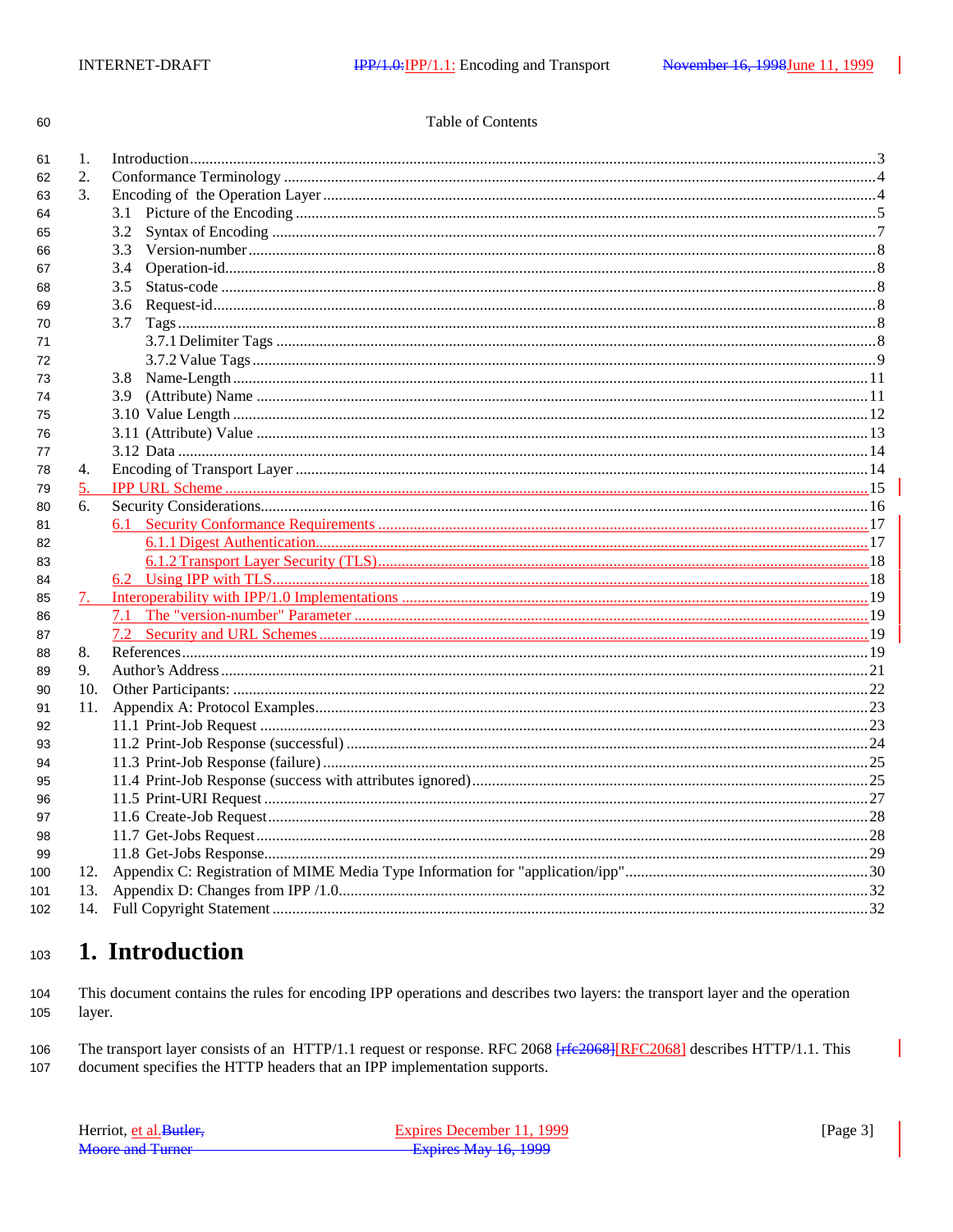The operation layer consists of a message body in an HTTP request or response. The document "Internet Printing

 Protocol/1.0:Protocol/1.1: Model and Semantics" [ipp-mod] defines the semantics of such a message body and the supported values. This document specifies the encoding of an IPP operation. The aforementioned document [ipp-mod] is henceforth

111 referred to as the "IPP model document" IPP model document"

# **2. Conformance Terminology**

 The key words "MUST", "MUST NOT", "REQUIRED", "SHOULD", "SHOULD NOT", "RECOMMENDED", "MAY", and 114 "OPTIONAL" in this document are to be interpreted as described in RFC 2119 [rfe2119]. [RFC2119].

# **3. Encoding of the Operation Layer**

 The operation layer MUST contain a single operation request or operation response. Each request or response consists of a sequence of values and attribute groups. Attribute groups consist of a sequence of attributes each of which is a name and value.

Names and values are ultimately sequences of octets

 The encoding consists of octets as the most primitive type. There are several types built from octets, but three important types are integers, character strings and octet strings, on which most other data types are built. Every character string in this encoding MUST be a sequence of characters where the characters are associated with some charset and some natural language. A character 122 string MUST be in "reading order" reading order" with the first character in the value (according to reading order) being the first character in the encoding. A character string whose associated charset is US-ASCII whose associated natural language is US English is henceforth called a US-ASCII-STRING. A character string whose associated charset and natural language are specified in a request or response as described in the model document is henceforth called a LOCALIZED-STRING. An octet string 126 MUST be in "IPP" IPP model document order" order" with the first octet in the value (according to the IPP model document 127 order) being the first octet in the encoding Every integer in this encoding MUST be encoded as a signed integer using two's-128 complement two's-complement binary encoding with big-endian format (also known as "network order" and "most" network 129 order" and "most significant byte first"). The number of octets for an integer MUST be 1, 2 or 4, depending on usage in the protocol. Such one-octet integers, henceforth called SIGNED-BYTE, are used for the version-number and tag fields. Such two- byte integers, henceforth called SIGNED-SHORT are used for the operation-id, status-code and length fields. Four byte integers, henceforth called SIGNED-INTEGER, are used for values fields and the sequence number.

- The following two sections present the operation layer in two ways
- informally through pictures and description
- 135  $\Box$  formally through Augmented Backus-Naur Form (ABNF), as specified by RFC 2234 [RFC2234]
- **[rfc2234]**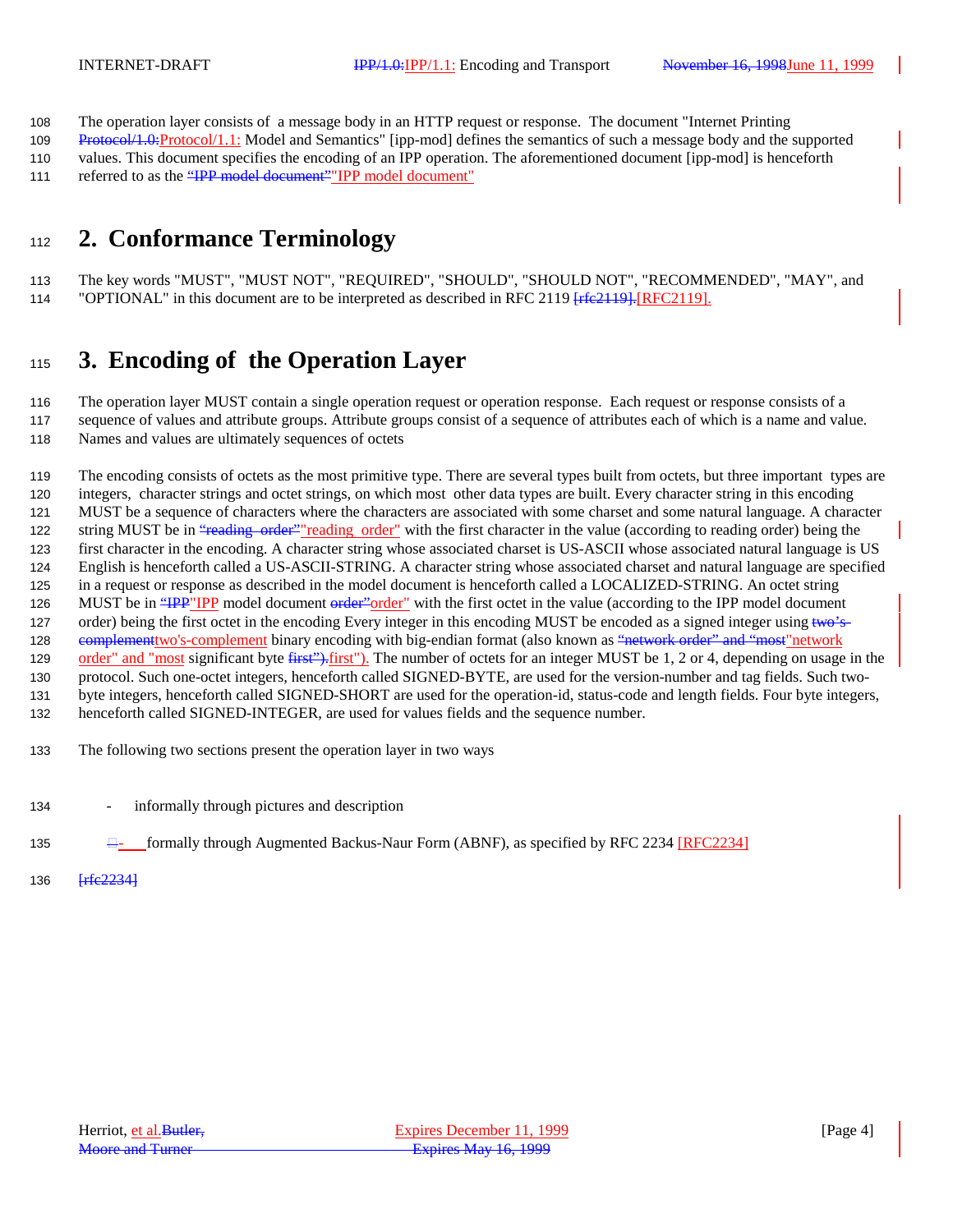#### 

### **3.1 Picture of the Encoding**

The encoding for an operation request or response consists of:

| 140                      |                                                        |         |                    |
|--------------------------|--------------------------------------------------------|---------|--------------------|
| 141<br>142               | version-number                                         |         | 2 bytes - required |
| 143<br>144<br>145<br>146 | operation-id (request)<br>or<br>status-code (response) |         | 2 bytes - required |
| 147<br>148               | request-id                                             |         | 4 bytes - required |
| 149<br>150               | xxx-attributes-tag                                     | 1 byte  | $-0$ or more       |
| 151<br>152               | xxx-attribute-sequence                                 | n bytes |                    |
| 153<br>154               | end-of-attributes-tag                                  | 1 byte  | - required         |
| 155<br>156               | data                                                   |         | q bytes - optional |
|                          |                                                        |         |                    |

157 The xxx-attributes-tag and xxx-attribute-sequence represents four different values of "xxx", "xxx", namely, operation, job, printer and unsupported. The xxx-attributes-tag and an xxx-attribute-sequence represent attribute groups in the model document. The xxx-attributes-tag identifies the attribute group and the xxx-attribute-sequence contains the attributes.

 The expected sequence of xxx-attributes-tag and xxx-attribute-sequence is specified in the IPP model document for each operation request and operation response.

 A request or response SHOULD contain each xxx-attributes-tag defined for that request or response even if there are no attributes except for the unsupported-attributes-tag which SHOULD be present only if the unsupported-attribute-sequence is non-empty. A receiver of a request MUST be able to process as equivalent empty attribute groups:

a) an xxx-attributes-tag with an empty xxx-attribute-sequence,

b) an expected but missing xxx-attributes-tag.

 The data is omitted from some operations, but the end-of-attributes-tag is present even when the data is omitted. Note, the xxx-168 attributes-tags and end-of-attributes-tag are called 'delimiter-tags'. 'delimiter-tags'. Note: the xxx-attribute-sequence, shown above may consist of 0 bytes, according to the rule below.

An xxx-attributes-sequence consists of zero or more compound-attributes.

| 171 |                    |                     |
|-----|--------------------|---------------------|
| 172 | compound-attribute | s bytes - 0 or more |
| 173 |                    |                     |

- A compound-attribute consists of an attribute with a single value followed by zero or more additional values.
- 175 Note: a <del>'compound-attribute''compound-attribute'</del> represents a single attribute in the model document. The <del>'additional</del> 176 value''additional value' syntax is for attributes with 2 or more values.

Each attribute consists of:

| Herriot, et al. Butler, | Expires December 11, 1999 | [Page 5] |
|-------------------------|---------------------------|----------|
| <b>Moore and Turner</b> | Expires May 16, 1999      |          |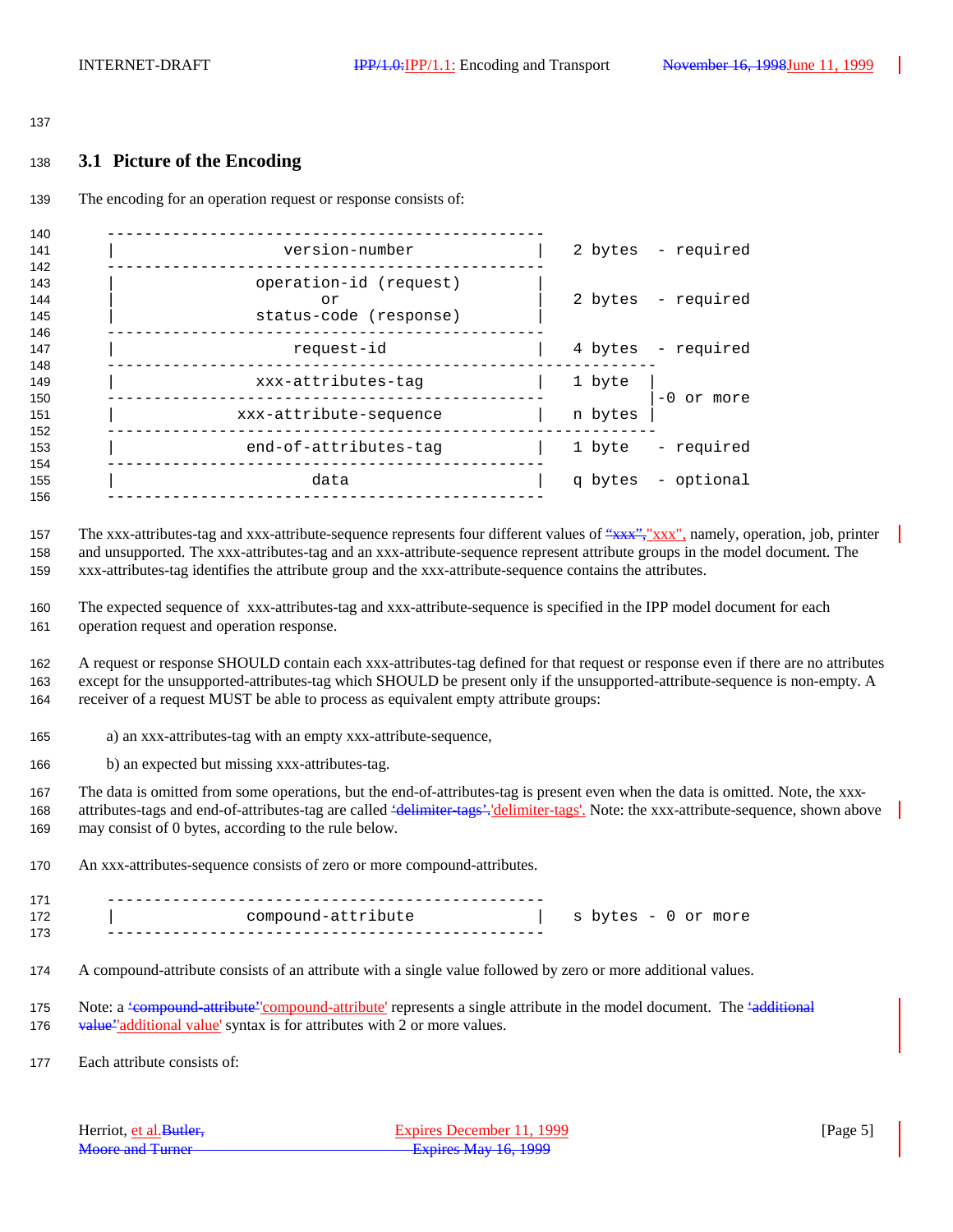|            | value-tag                                                                | 1 byte                  |
|------------|--------------------------------------------------------------------------|-------------------------|
|            | name-length (value is u)                                                 | 2 bytes                 |
|            | name                                                                     | u bytes                 |
|            | value-length (value is v)                                                | 2 bytes                 |
|            | value                                                                    | v bytes                 |
|            | An additional value consists of:                                         |                         |
|            | ---------------<br>value-tag                                             | 1 byte                  |
|            | name-length (value is 0x0000)                                            | 2 bytes                 |
|            | value-length (value is w)                                                | $-0$ or more<br>2 bytes |
|            | value                                                                    | w bytes                 |
|            |                                                                          |                         |
|            | From the standpoint of a parsing loop, the encoding consists of:         |                         |
|            | version-number                                                           | 2 bytes - required      |
|            | operation-id (request)<br>or<br>status-code (response)                   | 2 bytes - required      |
|            | request-id                                                               | 4 bytes - required      |
|            | tag (delimiter-tag or value-tag)                                         | 1 byte                  |
|            | empty or rest of attribute                                               | $-0$ or more<br>x bytes |
|            | ______________________<br>end-of-attributes-tag                          | 2 bytes<br>- required   |
|            | -------------<br>data                                                    | y bytes - optional      |
|            |                                                                          |                         |
|            | The value of the tag determines whether the bytes following the tag are: |                         |
| attributes |                                                                          |                         |

- the remainder of a single attribute where the tag specifies the type of the value.

| Herriot, et al. Butler, | Expires December 11, 1999 | [Page 6] |
|-------------------------|---------------------------|----------|
| <b>Moore and Turner</b> | Expires May 16, 1999      |          |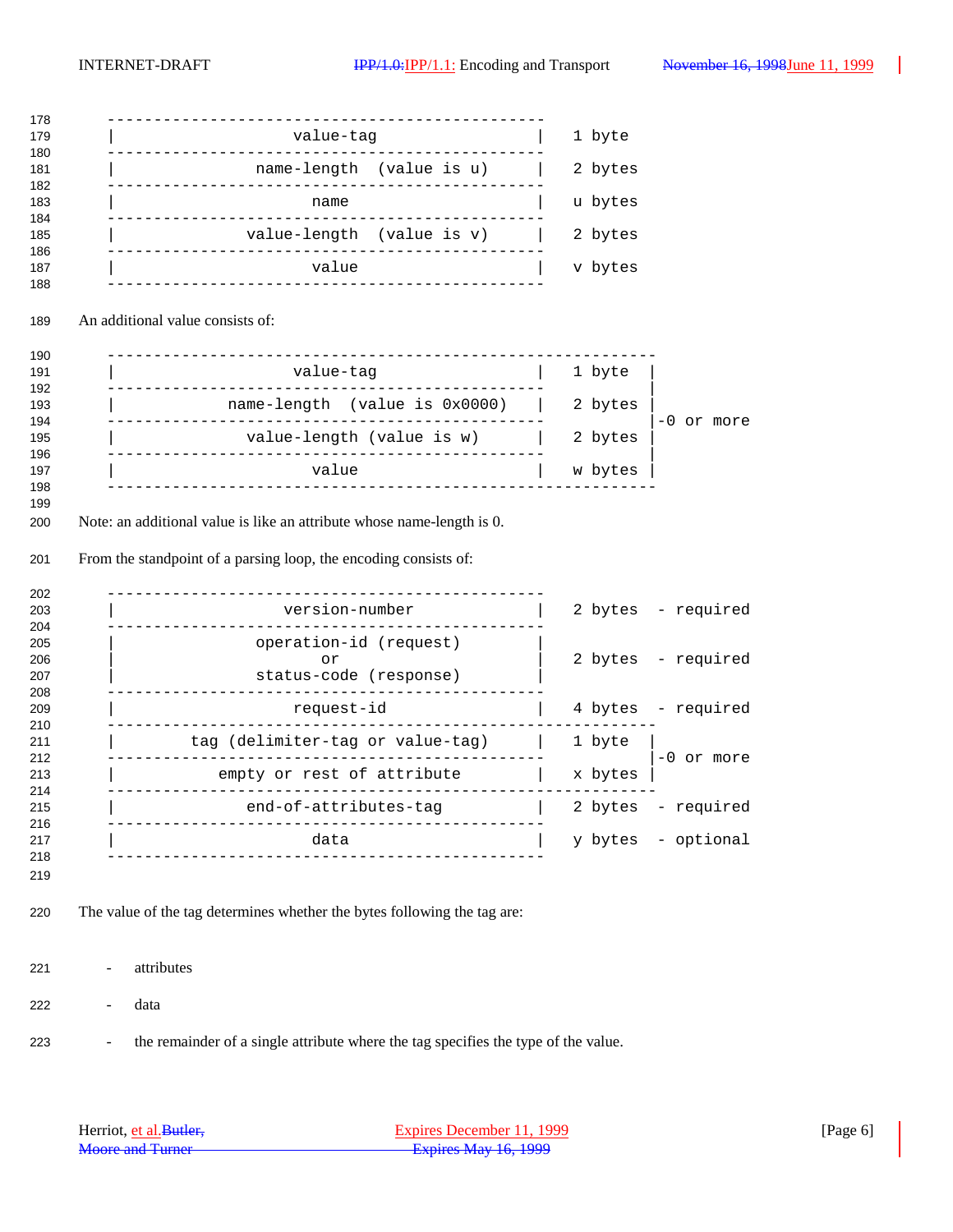## <sup>224</sup> **3.2 Syntax of Encoding**

225 The syntax below is ABNF [rfc2234] except 'strings of literals'[RFC2234] except 'strings of literals' MUST be case sensitive. 226 For example  $\frac{4a^3 \cdot a'}{a}$  means lower case  $\frac{4a^3 \cdot a'}{a}$  and not upper case  $\frac{4a^3 \cdot a'}{a}$ . In addition, SIGNED-BYTE and SIGNED-SHORT fields 227 are represented as  $\frac{(96 \times 10^{-19} \text{ N})^2}{N}$  values which show their range of values.

| 228        | $ipp-message = ipp-request / ipp-response$                                              |                                                                                                                              |
|------------|-----------------------------------------------------------------------------------------|------------------------------------------------------------------------------------------------------------------------------|
| 229        | $ipp-request = version-number operation-id request-id$                                  |                                                                                                                              |
| 230        | *(xxx-attributes-tag xxx-attribute-sequence) end-of-attributes-tag data                 |                                                                                                                              |
| 231        | ipp-response = version-number status-code request-id                                    |                                                                                                                              |
| 232        | *(xxx-attributes-tag xxx-attribute-sequence) end-of-attributes-tag data                 |                                                                                                                              |
| 233        | $xxx-attribute-sequence = *compound-attribute$                                          |                                                                                                                              |
| 234        |                                                                                         |                                                                                                                              |
| 235        | xxx-attributes-tag = operation-attributes-tag / job-attributes-tag /                    |                                                                                                                              |
| 236        | printer-attributes-tag / unsupported-attributes-tag                                     |                                                                                                                              |
| 237        |                                                                                         |                                                                                                                              |
| 238        | $version-number = major-version-number minor-version-number$                            |                                                                                                                              |
| 239        | major-version-number = $SIGNED-BYTE$ ; initially %d1                                    |                                                                                                                              |
| 240        | minor-version-number = $SIGNED-BYTE$ ; initially %d0                                    |                                                                                                                              |
| 241        |                                                                                         |                                                                                                                              |
| 242        | operation-id = SIGNED-SHORT ; mapping from model defined below                          |                                                                                                                              |
| 243        | status-code = $SIGNED-SHORT$ ; mapping from model defined below                         |                                                                                                                              |
| 244        | request-id = SIGNED-INTEGER ; whose value is $> 0$                                      |                                                                                                                              |
| 245        |                                                                                         |                                                                                                                              |
| 246        | $compound-attribute = attribute * additional-values$                                    |                                                                                                                              |
| 247        |                                                                                         |                                                                                                                              |
| 248        | attribute = value-tag name-length name value-length value                               |                                                                                                                              |
| 249        | $additional-values = value-tag zero-name-length value-length value$                     |                                                                                                                              |
| 250        |                                                                                         |                                                                                                                              |
| 251        | name-length = $SIGNED-SHORT$ ; number of octets of $\frac{4}{1}$ ame <sup>-1</sup> name |                                                                                                                              |
| 252        |                                                                                         |                                                                                                                              |
| 253        | value-length = SIGNED-SHORT ; number of octets of $\frac{4 \text{ value}}{2}$ value     |                                                                                                                              |
| 254        | $value = OCTET-STRING$                                                                  |                                                                                                                              |
| 255        |                                                                                         |                                                                                                                              |
| 256        | $data = OCTET-STRING$                                                                   |                                                                                                                              |
| 257        |                                                                                         |                                                                                                                              |
| 258        | zero-name-length = $%x00.00$                                                            | ; name-length of 0                                                                                                           |
| 259        | operation-attributes-tag = $%x01$                                                       | ; tag of 1                                                                                                                   |
| 260        | job-attributes-tag<br>$=$ % x02                                                         | ; tag of $2$                                                                                                                 |
| 261        | printer-attributes-tag = $%x04$                                                         | ; tag of 4                                                                                                                   |
| 262        | unsupported- attributes-tag = $%x05$<br>; tag of $5$                                    |                                                                                                                              |
| 263        | end-of-attributes-tag = $%x03$                                                          | ; tag of $3$                                                                                                                 |
| 264        | value-tag = $%x10$ -FF                                                                  |                                                                                                                              |
| 265        |                                                                                         |                                                                                                                              |
| 266        | $SIGNED-BYTE = BYTE$                                                                    |                                                                                                                              |
| 267        | $SIGNED-SHORT = 2BYTE$                                                                  |                                                                                                                              |
| 268        | $SIGNED-INTER = 4BYTE$                                                                  |                                                                                                                              |
| 269        | $DIGIT = %x30-39$ ; "0" to "9"                                                          |                                                                                                                              |
| 270        | LALPHA = $\%x61-7A$ ; "a" to "z"                                                        |                                                                                                                              |
| 271        | $BYTE = %x00-FF$                                                                        |                                                                                                                              |
| 272<br>273 | $OCTET-STRING = *BYTE$                                                                  |                                                                                                                              |
| 274        |                                                                                         | The syntax allows an xxx-attributes-tag to be present when the xxx-attribute-sequence that follows is empty. The syntax is   |
| 275        |                                                                                         | defined this way to allow for the response of Get-Jobs where no attributes are returned for some job-objects. Although it is |
|            |                                                                                         |                                                                                                                              |

| Herriot, et al. Butler. | Expires December 11, 1999 | [Page $7$ ] |
|-------------------------|---------------------------|-------------|
| <b>Moore and Turner</b> | Expires May 16, 1999      |             |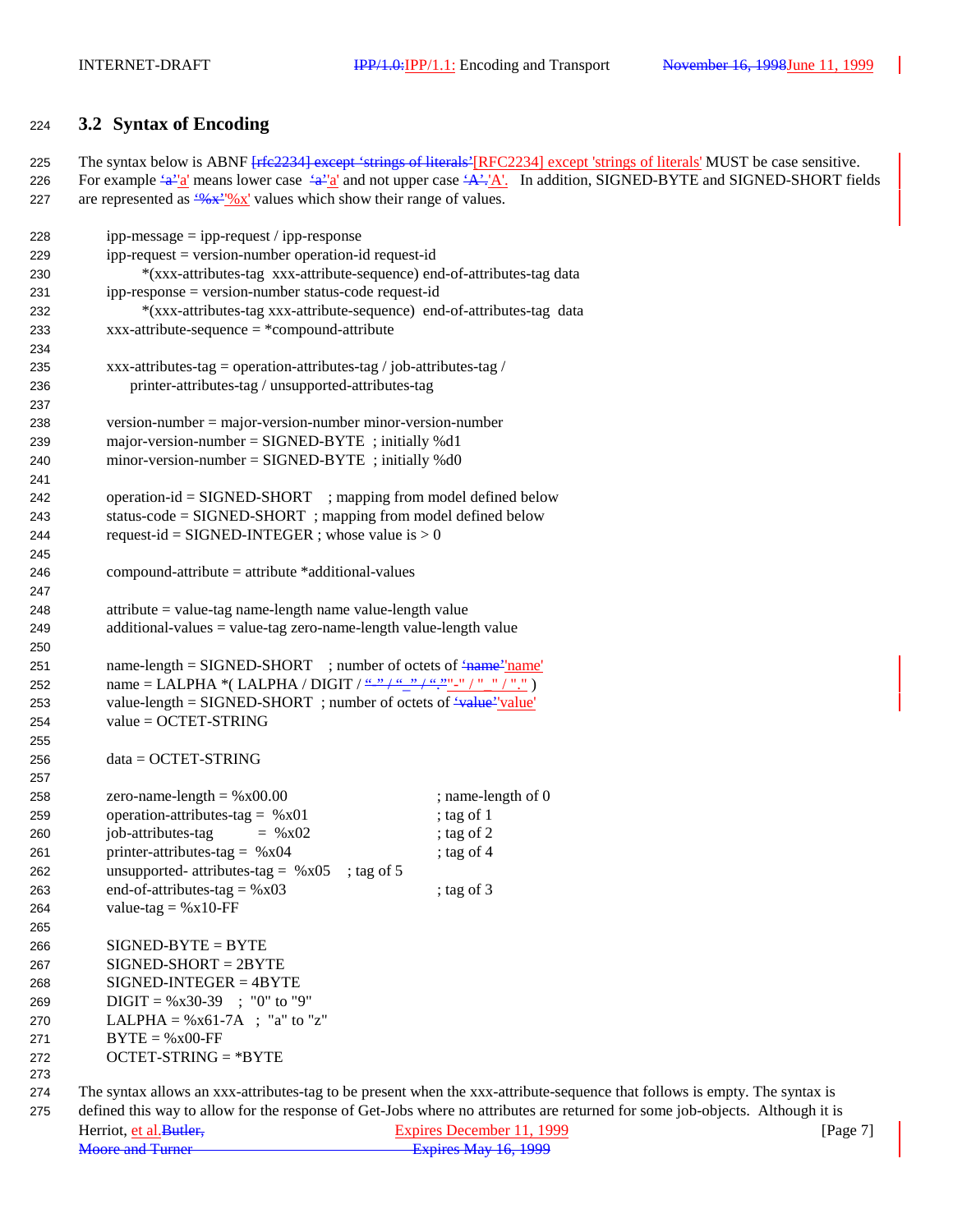RECOMMENDED that the sender not send an xxx-attributes-tag if there are no attributes (except in the Get-Jobs response just mentioned), the receiver MUST be able to decode such syntax.

### **3.3 Version-number**

 The version-number MUST consist of a major and minor version-number, each of which MUST be represented by a SIGNED-280 BYTE. The protocol described in this document MUST have a major version-number of  $1 (0x01)$  and a minor version-number of 281  $0 \frac{\theta (0 \times 00)}{1} \frac{(0 \times 01)}{1}$ . The ABNF for these two bytes MUST be  $\frac{0.001}{0.001} \frac{(0.001)}{1}$ .

### **3.4 Operation-id**

 Operation-ids are defined as enums in the model document. An operation-ids enum value MUST be encoded as a SIGNED-SHORT.

Note: the values 0x4000 to 0xFFFF are reserved for private extensions.

### **3.5 Status-code**

- Status-codes are defined as enums in the model document. A status-code enum value MUST be encoded as a SIGNED-SHORT.
- The status-code is an operation attribute in the model document. In the protocol, the status-code is in a special position, outside of the operation attributes.
- If an IPP status-code is returned, then the HTTP Status-Code MUST be 200 (successful-ok). With any other HTTP Status-Code value, the HTTP response MUST NOT contain an IPP message-body, and thus no IPP status-code is returned.

### **3.6 Request-id**

 The request-id allows a client to match a response with a request. This mechanism is unnecessary in HTTP, but may be useful when application/ipp entity bodies are used in another context.

 The request-id in a response MUST be the value of the request-id received in the corresponding request. A client can set the request-id in each request to a unique value or a constant value, such as 1, depending on what the client does with the request-id returned in the response. The value of the request-id MUST be greater than zero.

### **3.7 Tags**

- There are two kinds of tags:
- delimiter tags: delimit major sections of the protocol, namely attributes and data
- value tags: specify the type of each attribute value

### **3.7.1 Delimiter Tags**

The following table specifies the values for the delimiter tags:

| Herriot, et al. Butler, | Expires December 11, 1999   | [Page $8$ ] |
|-------------------------|-----------------------------|-------------|
| <b>Moore and Turner</b> | <b>Expires May 16, 1999</b> |             |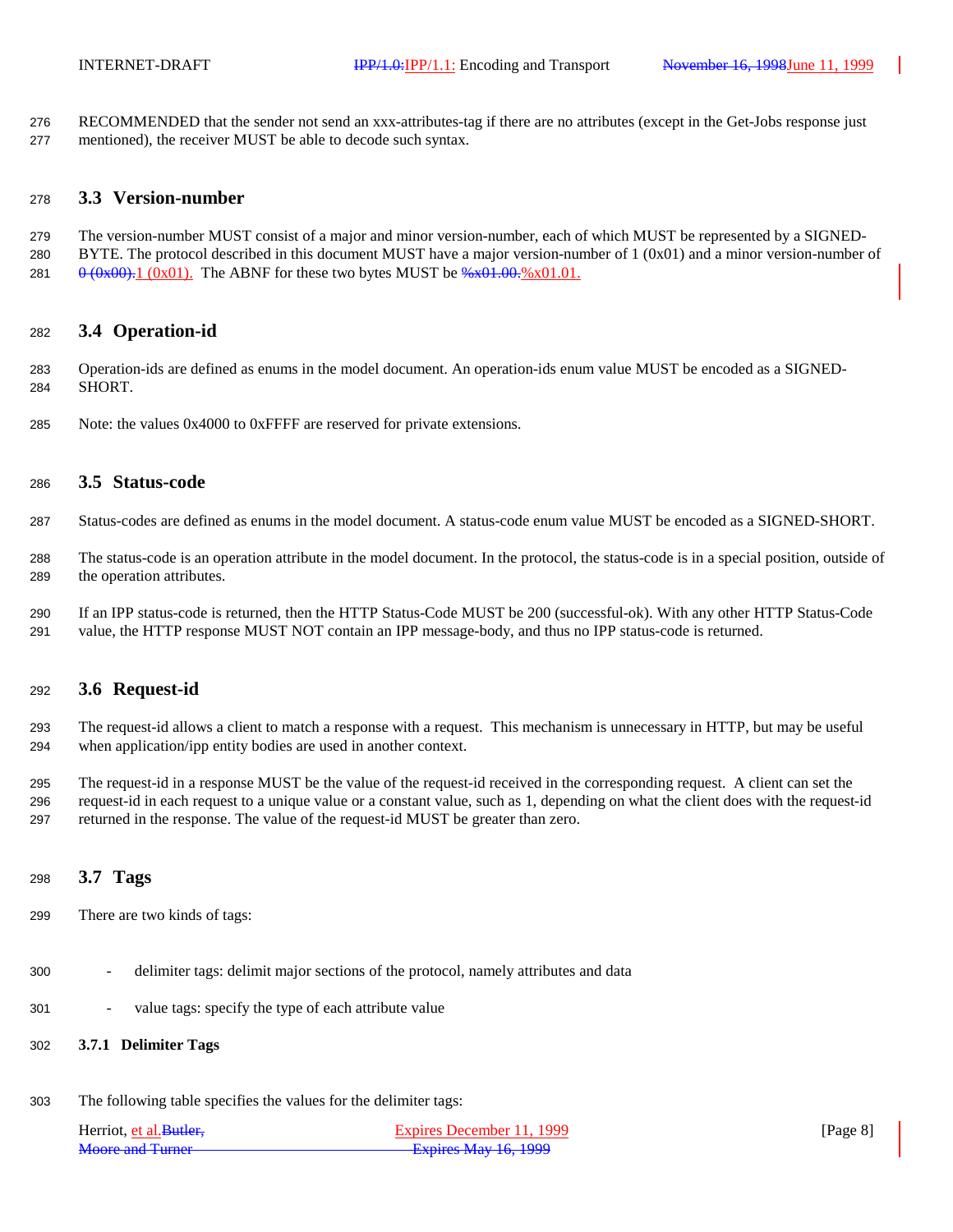| Tag Value (Hex) | <b>Delimiter</b>                                   |
|-----------------|----------------------------------------------------|
| 0x00            | reserved                                           |
| 0x01            | operation-attributes-tag                           |
| 0x02            | job-attributes-tag                                 |
| 0x03            | end-of-attributes-tag                              |
| 0x04            | printer-attributes-tag                             |
| 0x05            | unsupported-attributes-tag                         |
| $0x06-0x0e$     | reserved for future delimiters                     |
| 0x0F            | reserved for future chunking-end-of-attributes-tag |

304 When an xxx-attributes-tag occurs in the protocol, it MUST mean that zero or more following attributes up to the next delimiter 305 tag are attributes belonging to group xxx as defined in the model document, where xxx is operation, job, printer, unsupported.

 Doing substitution for xxx in the above paragraph, this means the following. When an operation-attributes-tag occurs in the protocol, it MUST mean that the zero or more following attributes up to the next delimiter tag are operation attributes as defined in the model document. When an job-attributes-tag occurs in the protocol, it MUST mean that the zero or more following attributes up to the next delimiter tag are job attributes or job template attributes as defined in the model document. When a printer-attributes-tag occurs in the protocol, it MUST mean that the zero or more following attributes up to the next delimiter tag are printer attributes as defined in the model document. When an unsupported-attributes-tag occurs in the protocol, it MUST mean that the zero or more following attributes up to the next delimiter tag are unsupported attributes as defined in the model document.

314 The operation-attributes-tag and end-of-attributes-tag MUST each occur exactly once in an operation. The operation-attributes-315 tag MUST be the first tag delimiter, and the end-of-attributes-tag MUST be the last tag delimiter. If the operation has a 316 document-content group, the document data in that group MUST follow the end-of-attributes-tag.

317 Each of the other three xxx-attributes-tags defined above is OPTIONAL in an operation and each MUST occur at most once in

318 an operation, except for job-attributes-tag in a Get-Jobs response which may occur zero or more times.

319 The order and presence of delimiter tags for each operation request and each operation response MUST be that defined in the 320 model document. For further details, see section 3.9 ""(Attribute) Name" and section 11 "Appendix A: Protocol Examples"...

321 A Printer MUST treat the reserved delimiter tags differently from reserved value tags so that the Printer knows that there is an 322 entire attribute group that it doesn't understand as opposed to a single value that it doesn't understand.

### 323 **3.7.2 Value Tags**

324 The remaining tables show values for the value-tag, which is the first octet of an attribute. The value-tag specifies the type of the 325 value of the attribute. The following table specifies the "out-of-band" out-of-band" values for the value-tag.

| Tag Value (Hex) | <b>Meaning</b>                            |
|-----------------|-------------------------------------------|
| 0x10            | unsupported                               |
| 0x11            | reserved for future 'default'             |
| 0x11            | reserved for future 'default'             |
| 0x12            | unknown                                   |
| 0x13            | no-value                                  |
| $0x14-0x1F$     | reserved for future "out-of-band" values. |
| $0x14-0x1F$     | reserved for future "out-of-band" values. |

326 The "unsupported" unsupported" value MUST be used in the attribute-sequence of an error response for those attributes which 327 the printer does not support. The "<del>default" "default</del>" value is reserved for future use of setting value back to their default value.

| Herriot, et al. Butler.                          | Expires December 11, 1999                                             | [Page $9$ ] |
|--------------------------------------------------|-----------------------------------------------------------------------|-------------|
| Moore and Turner<br><del>iviuut and furner</del> | $F$ <sub>vnirac</sub> $M_{2V}$ 16 1000<br><b>LAPITUS MAY TU, 1777</b> |             |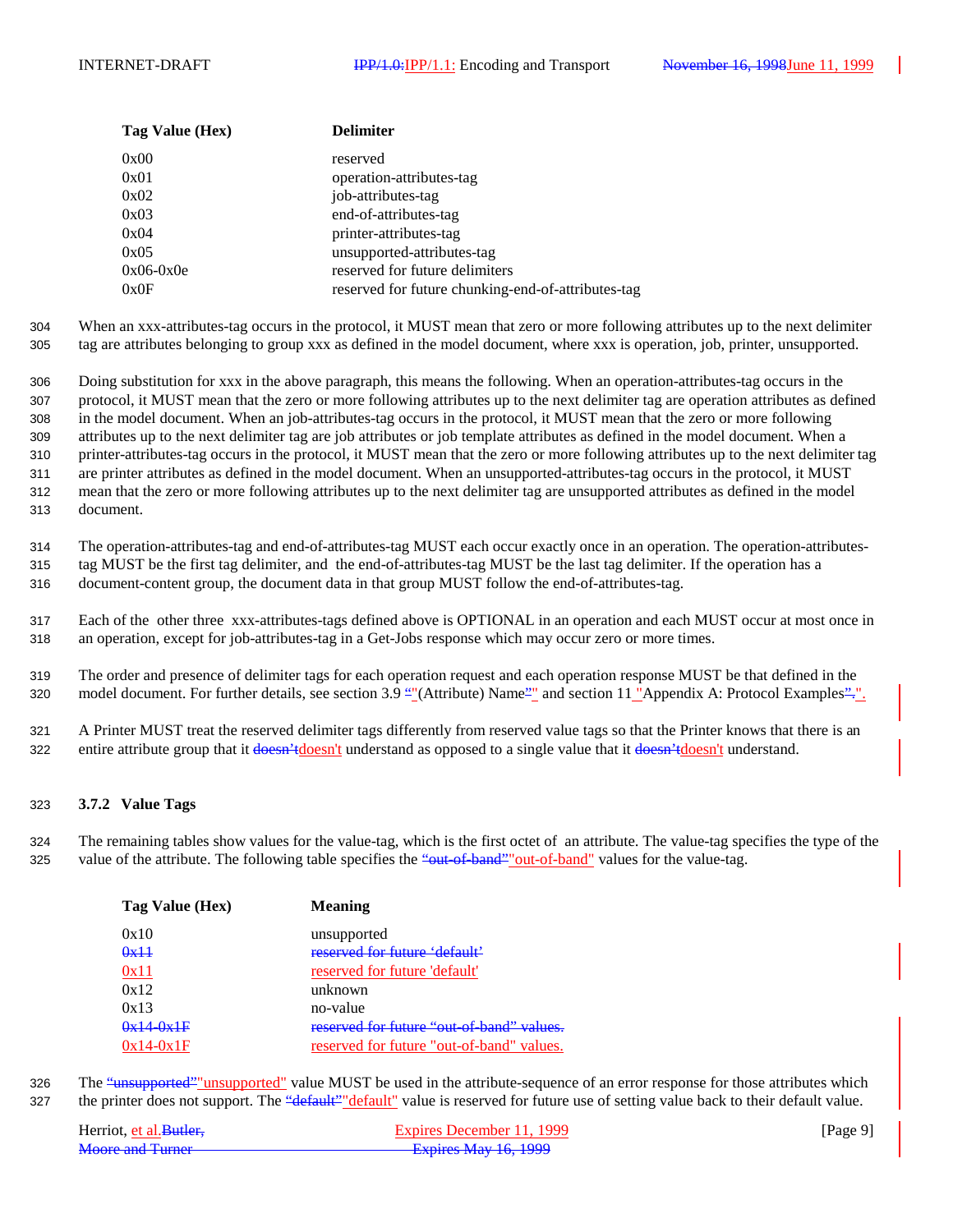- 328 The "unknown" unknown" value is used for the value of a supported attribute when its value is temporarily unknown. The "no-
- 329 value" no-value" value is used for a supported attribute to which no value has been assigned, e.g. "job-k-octets-supported" job-330 k-octets-supported" has no value if an implementation supports this attribute, but an administrator has not configured the printer
- 331 to have a limit.
- 332 The following table specifies the integer values for the value-tag:

| Tag Value (Hex) | <b>Meaning</b>                    |
|-----------------|-----------------------------------|
| 0x20            | reserved                          |
| 0x21            | integer                           |
| 0x22            | boolean                           |
| 0x23            | enum                              |
| $0x24-0x2F$     | reserved for future integer types |

- 333 NOTE:  $0x20$  is reserved for "generic integer" generic integer" if it should ever be needed.
- 334 The following table specifies the octetString values for the value-tag:

| <b>Meaning</b>                          |
|-----------------------------------------|
| octetString with an unspecified format  |
| dateTime                                |
| resolution                              |
| rangeOfInteger                          |
| reserved for collection (in the future) |
| textWithLanguage                        |
| nameWithLanguage                        |
| reserved for future octetString types   |
|                                         |

335 The following table specifies the character-string values for the value-tag:

| Tag Value (Hex) | <b>Meaning</b>                             |
|-----------------|--------------------------------------------|
| 0x40            | reserved                                   |
| 0x41            | textWithoutLanguage                        |
| 0x42            | nameWithoutLanguage                        |
| 0x43            | reserved                                   |
| 0x44            | keyword                                    |
| 0x45            | uri                                        |
| 0x46            | uriScheme                                  |
| 0x47            | charset                                    |
| 0x48            | naturalLanguage                            |
| 0x49            | mimeMediaType                              |
| $0x4A-0x5F$     | reserved for future character string types |

- 336 NOTE: 0x40 is reserved for "generic character-string" generic character-string" if it should ever be needed.
- 337 NOTE: an attribute value always has a type, which is explicitly specified by its tag; one such tag value is
- 338 "nameWithoutLanguage". An attribute's name has an implicit type, which is keyword.
- 339 The values 0x60-0xFF are reserved for future types. There are no values allocated for private extensions. A new type MUST be 340 registered via the type 2 registration process [ipp-mod].

| Herriot, et al. Butler, | Expires December 11, 1999   | [Page $10$ ] |
|-------------------------|-----------------------------|--------------|
| Moore and Turner        | <b>Expires May 16, 1999</b> |              |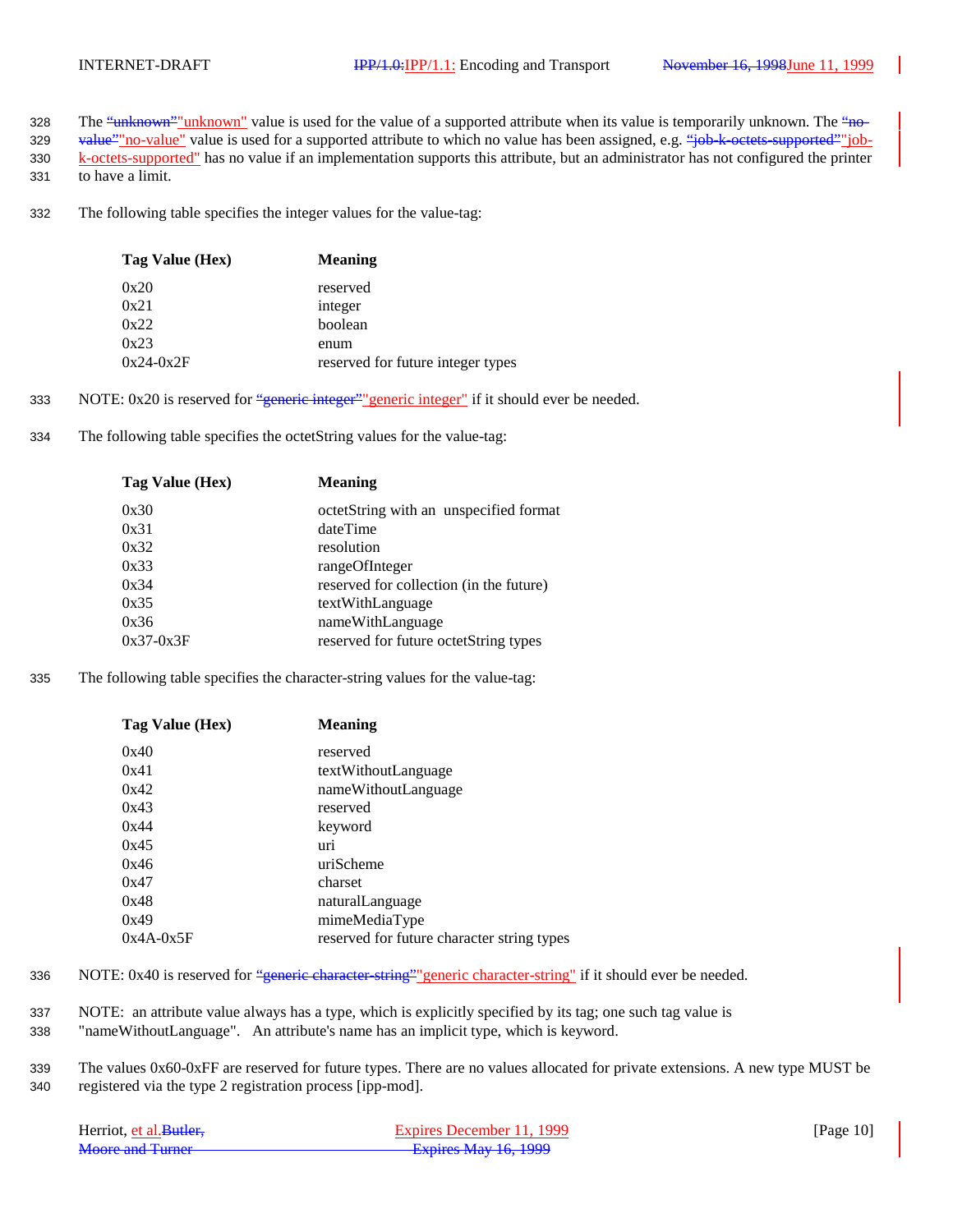The tag 0x7F is reserved for extending types beyond the 255 values available with a single byte. A tag value of 0x7F MUST signify that the first 4 bytes of the value field are interpreted as the tag value. Note, this future extension doesn't affect parsers that are unaware of this special tag. The tag is like any other unknown tag, and the value length specifies the length of a value which contains a value that the parser treats atomically. All these 4 byte tag values are currently unallocated except that the values 0x40000000-0x7FFFFFFF are reserved for experimental use.

### **3.8 Name-Length**

 The name-length field MUST consist of a SIGNED-SHORT. This field MUST specify the number of octets in the name field which follows the name-length field, excluding the two bytes of the name-length field.

 If a name-length field has a value of zero, the following name field MUST be empty, and the following value MUST be treated as an additional value for the preceding attribute. Within an attribute-sequence, if two attributes have the same name, the first occurrence MUST be ignored. The zero-length name is the only mechanism for multi-valued attributes.

### **3.9 (Attribute) Name**

 Some operation elements are called parameters in the model document [ipp-mod]. They MUST be encoded in a special position and they MUST NOT appear as an operation attributes. These parameters are:

| 355 | "version-number": "version-number": The parameter named "version-number" version-number" in the IPP model                        |
|-----|----------------------------------------------------------------------------------------------------------------------------------|
| 356 | document MUST become the "version-number" field in the operation layer request or response.                                      |
| 357 | "operation-id": The parameter named "operation-id" in the IPP model document MUST become the "operation-id" field                |
| 358 | in the operation layer request.                                                                                                  |
| 359 | <del>□</del> status-code": The parameter named "status-code" in the IPP model document MUST become the "status-code" field       |
| 360 | in the operation layer response.                                                                                                 |
| 361 | "version-number" "request-id": The parameter named "request-id" in the IPP model document MUST become the                        |
| 362 | "request-id" field in the operation layer request or response.                                                                   |
| 363 | □ "operation-id": The parameter named "operation-id" in the IPP model document MUST become the "operation-id" field in           |
| 364 | the operation layer request.                                                                                                     |
| 365 | <del>□ "status code": The parameter named "status code" in the IPP model document MUST become the "status code" field in</del>   |
| 366 | the operation layer response.                                                                                                    |
| 367 | <del>□ "request id": The parameter named "request id" in the IPP model document MUST become the "request id" field in the</del>  |
| 368 | operation layer request or response.                                                                                             |
| 369 | All Printer and Job objects are identified by a Uniform Resource Identifier (URI) [refe2396] RFC2396] so that they can be        |
| 370 | persistently and unambiguously referenced. The notion of a URI is a useful concept, however, until the notion of URI is more     |
| 371 | stable (i.e., defined more completely and deployed more widely), it is expected that the URIs used for IPP objects will actually |
| 372 | be URLs [rfe1738][RFC1738] [rfe1808].[RFC1808]. Since every URL is a specialized form of a URI, even though the more             |
| 373 | generic term URI is used throughout the rest of this document, its usage is intended to cover the more specific notion of URL as |
| 374 | well.                                                                                                                            |
|     |                                                                                                                                  |

 Some operation elements are encoded twice, once as the request-URI on the HTTP Request-Line and a second time as a 376 REQUIRED operation attribute in the application/ipp entity. These attributes are the target URI for the operation:

| Herriot, et al. Butler. | Expires December 11, 1999 | [Page $11$ ] |
|-------------------------|---------------------------|--------------|
| <b>Moore and Turner</b> | Expires May 16, 1999      |              |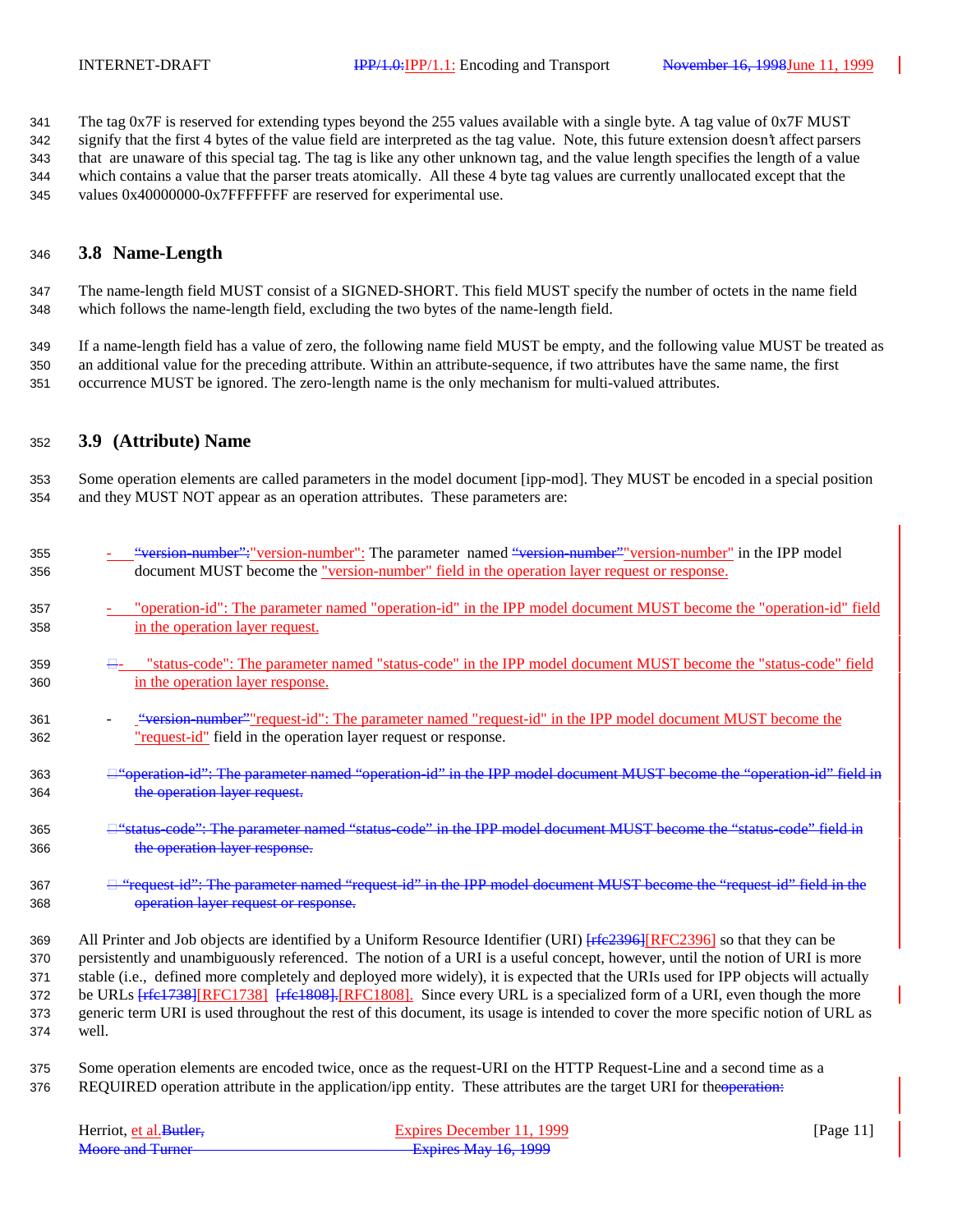- "printer-uri": When the target is a printer and the transport is HTTP or HTTPS (for SSL3 [ssl]), the targetoperation and are called printer-uridefined in each operation in the IPP model document MUST be an operation attribute called "printer-uri" and it MUST also be specified outside of the operation layer as the request-URI on the Request-Line at the HTTP level.
- 381  $\Box$  "job-uri": When the target is a job and the transport is HTTP or HTTPS (for SSL3), the target job-uri of each operation in the IPP model document MUST be an operation attribute called "job-uri" and it MUST also be specified outside of the operation layer as the request-URI on the Request-Line at the HTTP level.

 and job-uri. Note: The target URI is included twice in an operation referencing the same IPP object, but the two URIs NEED NOT be literally identical. One can be a relative URI and the other can be an absolute URI. HTTP/1.1 allows clients to generate and send a relative URI rather than an absolute URI. A relative URI identifies a resource with the scope of the HTTP server, but does not include scheme, host or port. The following statements characterize how URLs should be used in the mapping of IPP onto HTTP/1.1:

- 1. Although potentially redundant, a client MUST supply the target of the operation both as an operation attribute and as a URI at the HTTP layer. The rationale for this decision is to maintain a consistent set of rules for mapping application/ipp to possibly many communication layers, even where URLs are not used as the addressing mechanism in the transport layer.
- 2. Even though these two URLs might not be literally identical (one being relative and the other being absolute), they MUST both reference the same IPP object.
- 3. The URI in the HTTP layer is either relative or absolute and is used by the HTTP server to route the HTTP request to the correct resource relative to that HTTP server. The HTTP server need not be aware of the URI within the operation request.
- 4. Once the HTTP server resource begins to process the HTTP request, it might get the reference to the appropriate IPP Printer object from either the HTTP URI (using to the context of the HTTP server for relative URLs) or from the URI within the operation request; the choice is up to the implementation.
- 5. HTTP URIs can be relative or absolute, but the target URI in the operation MUST be an absolute URI.

 The model document arranges the remaining attributes into groups for each operation request and response. Each such group MUST be represented in the protocol by an xxx-attribute-sequence preceded by the appropriate xxx-attributes-tag (See the table 404 below and section 11 "Appendix A: Protocol Examples">, "). In addition, the order of these xxx-attributes-tags and xxx-attribute- sequences in the protocol MUST be the same as in the model document, but the order of attributes within each xxx-attribute-sequence MUST be unspecified. The table below maps the model document group name to xxx-attributes-sequence:

#### **Model Document Group** *xxx***-attributes-sequence**

### Operation Attributes operations-attributes-sequence Job Template Attributes job-attributes-sequence Job Object Attributes job-attributes-sequence Unsupported Attributes unsupported- attributes-sequence Requested Attributes (Get-Job-Attributes) job-attributes-sequence Requested Attributes (Get-Printer-Attributes) printer-attributes-sequence Document Content in a special position as described above

- If an operation contains attributes from more than one job object (e.g. Get-Jobs response), the attributes from each job object
- MUST be in a separate job-attribute-sequence, such that the attributes from the ith job object are in the ith job-attribute-sequence. 409 See Section 11 "Appendix A: Protocol Examples"" for table showing the application of the rules above.

### **3.10 Value Length**

 Each attribute value MUST be preceded by a SIGNED-SHORT, which MUST specify the number of octets in the value which follows this length, exclusive of the two bytes specifying the length.

| Herriot, et al. Butler. | Expires December 11, 1999 | [Page $12$ ] |
|-------------------------|---------------------------|--------------|
| Moore and Turner        | Expires May 16, 1999      |              |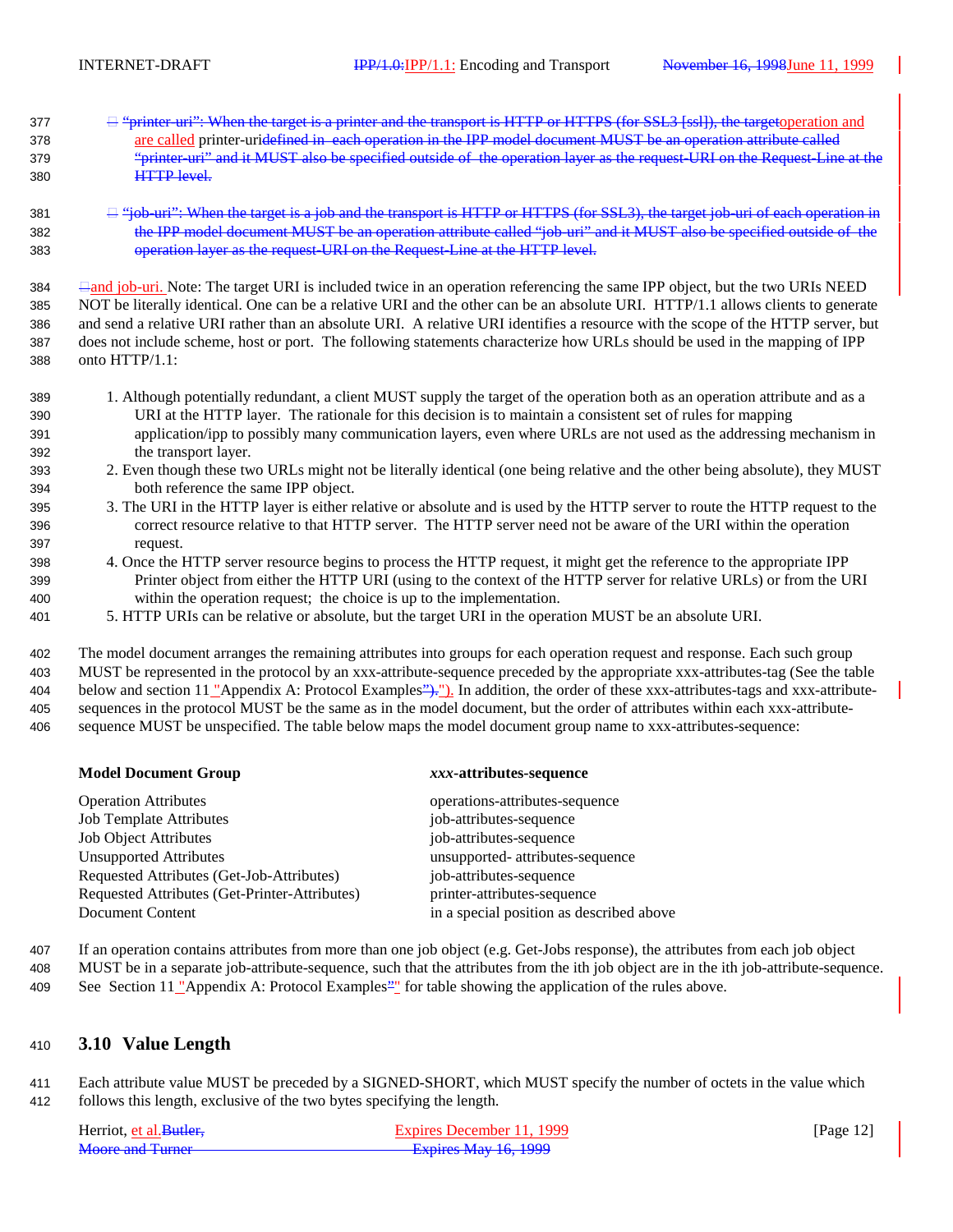413 For any of the types represented by binary signed integers, the sender MUST encode the value in exactly four octets.

414 For any of the types represented by character-strings, the sender MUST encode the value with all the characters of the string and 415 without any padding characters.

416 If a value-tag contains an "out-of-band" out-of-band" value, such as "unsupported", "unsupported", the value-length MUST be 0 417 and the value empty — the value has no meaning when the value-tag has an out-of-band" value. If a client receives a response

418 with a nonzero value-length in this case, it MUST ignore the value field. If a printer receives a request with a nonzero value-419 length in this case, it MUST reject the request." out-of-band" value.

### <sup>420</sup> **3.11 (Attribute) Value**

 The syntax types and most of the details of their representation are defined in the IPP model document. The table below augments the information in the model document, and defines the syntax types from the model document in terms of the 5 basic types 423 defined in section 3 "Encoding of the Operation Layer"." The 5 types are US-ASCII-STRING, LOCALIZED-STRING, SIGNED-INTEGER, SIGNED-SHORT, SIGNED-BYTE, and OCTET-STRING.

| <b>Syntax of Attribute Value</b>                                           | <b>Encoding</b>                                                                                                                                                                                                                                                                                      |              |
|----------------------------------------------------------------------------|------------------------------------------------------------------------------------------------------------------------------------------------------------------------------------------------------------------------------------------------------------------------------------------------------|--------------|
| textWithoutLanguage,<br>nameWithoutLanguage                                | LOCALIZED-STRING.                                                                                                                                                                                                                                                                                    |              |
| textWithLanguage                                                           | OCTET_STRING consisting of 4 fields:<br>a SIGNED-SHORT which is the number of octets in the following field<br>a)<br>a value of type natural-language,<br>b)<br>a SIGNED-SHORT which is the number of octets in the following field,<br>$\mathbf{c}$ )<br>a value of type textWithoutLanguage.<br>d) |              |
|                                                                            | The length of a textWithLanguage value MUST be $4 +$ the value of field a + the value<br>of field c.                                                                                                                                                                                                 |              |
| nameWithLanguage                                                           | OCTET_STRING consisting of 4 fields:<br>a SIGNED-SHORT which is the number of octets in the following field<br>a)<br>a value of type natural-language,<br>b)<br>a SIGNED-SHORT which is the number of octets in the following field<br>$\mathbf{c}$ )<br>a value of type nameWithoutLanguage.<br>d)  |              |
|                                                                            | The length of a nameWithLanguage value MUST be $4 +$ the value of field $a +$ the<br>value of field c.                                                                                                                                                                                               |              |
| charset, naturalLanguage,<br>mimeMediaType, keyword, uri, and<br>uriScheme | US-ASCII-STRING.                                                                                                                                                                                                                                                                                     |              |
| boolean                                                                    | SIGNED-BYTE where 0x00 is 'false' and 0x01 is 'true'.                                                                                                                                                                                                                                                |              |
| boolean                                                                    | SIGNED-BYTE where 0x00 is 'false' and 0x01 is 'true'.                                                                                                                                                                                                                                                |              |
| integer and enum                                                           | a SIGNED-INTEGER.                                                                                                                                                                                                                                                                                    |              |
| dateTime                                                                   | OCTET-STRING consisting of eleven octets whose contents are defined by<br>"DateAndTime" in RFC 1903 [rfc1903].                                                                                                                                                                                       |              |
| Herriot, et al. Butler,<br><b>Moore and Turner</b>                         | Expires December 11, 1999<br><b>Expires May 16, 1999</b>                                                                                                                                                                                                                                             | [Page $13$ ] |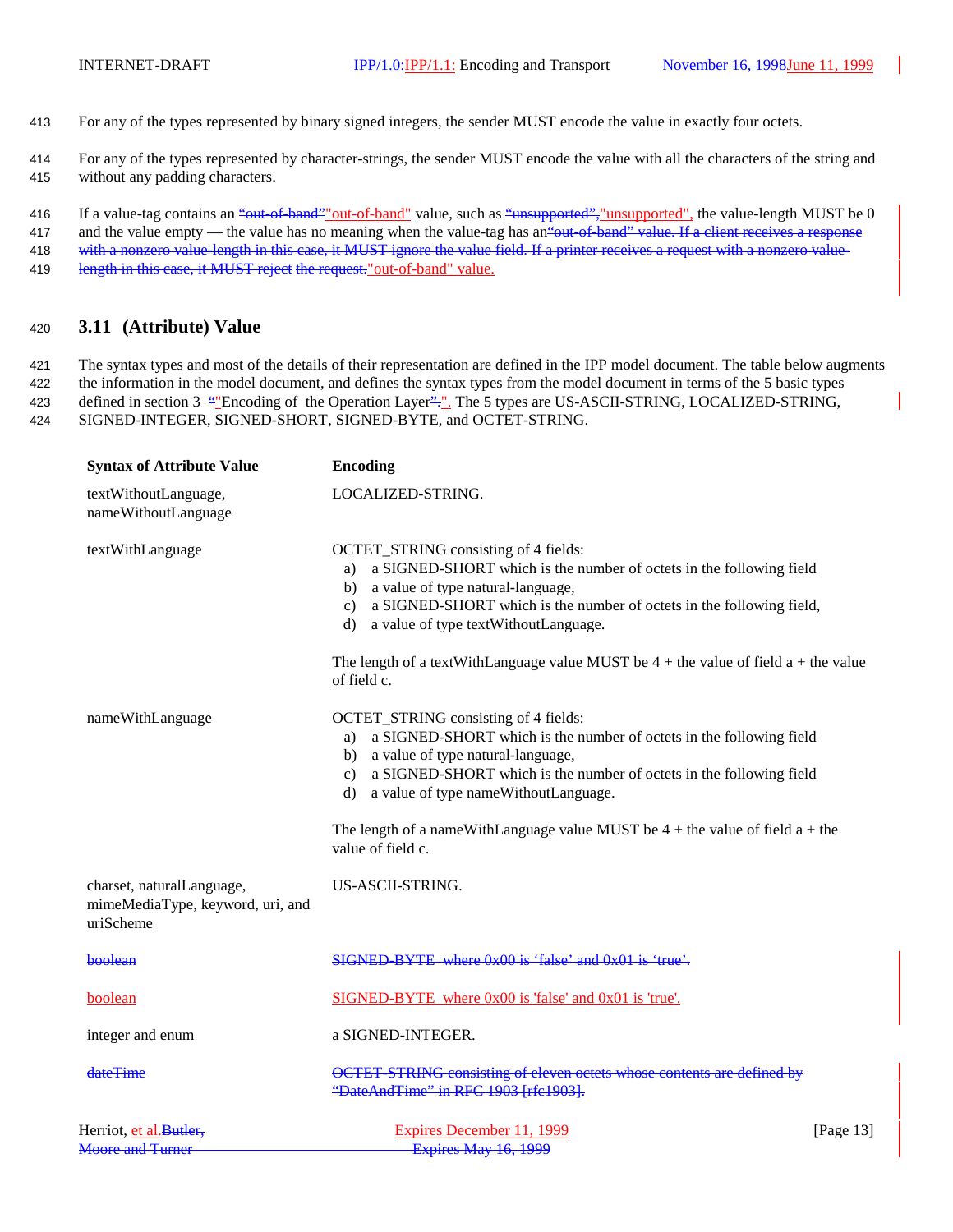| <b>Syntax of Attribute Value</b> | <b>Encoding</b>                                                                                                                                                                                                                                                                                      |
|----------------------------------|------------------------------------------------------------------------------------------------------------------------------------------------------------------------------------------------------------------------------------------------------------------------------------------------------|
| dateTime                         | <b>OCTET-STRING</b> consisting of eleven octets whose contents are defined by<br>"DateAndTime" in RFC 1903 [RFC1903].                                                                                                                                                                                |
| resolution                       | OCTET_STRING consisting of nine octets of 2 SIGNED-INTEGERs followed by a<br>SIGNED-BYTE. The first SIGNED-INTEGER contains the value of cross feed<br>direction resolution. The second SIGNED-INTEGER contains the value of feed<br>direction resolution. The SIGNED-BYTE contains the units value. |
| rangeOfInteger                   | Eight octets consisting of 2 SIGNED-INTEGERs. The first SIGNED-INTEGER<br>contains the lower bound and the second SIGNED-INTEGER contains the upper<br>bound.                                                                                                                                        |
| 1set Of $X$                      | Encoding according to the rules for an attribute with more than 1 value. Each value X<br>is encoded according to the rules for encoding its type.                                                                                                                                                    |
| octetString                      | OCTET-STRING                                                                                                                                                                                                                                                                                         |

425 The type of the value in the model document determines the encoding in the value and the value of the value-tag.

### <sup>426</sup> **3.12 Data**

427 The data part MUST include any data required by the operation

# <sup>428</sup> **4. Encoding of Transport Layer**

- 429 HTTP/1.1 [ $rfc2068$ ][RFC2068] is the transport layer for this protocol.
- 430 The operation layer has been designed with the assumption that the transport layer contains the following information:
- 431 the URI of the target job or printer operation

432 - the total length of the data in the operation layer, either as a single length or as a sequence of chunks each with a length. 433 It is REQUIRED that a printer implementation support HTTP over the IANA assigned Well Known Port 631 (the IPP default 434 port), though a printer implementation may support HTTP over some other port as well. In addition, a printer may have to 435 support another port for privacy (See Section 5 "Security Considerations").

436 Note: even though port 631 is the IPP default, port 80 remains the default for an HTTP URI. Thus a URI for a printer using port 437 631 MUST contain an explicit port, e.g. "http://forest:631/pinetree". An HTTP URI for IPP with no explicit port implicitly 438 reference port 80, which is consistent with the rules for HTTP/1.1. Each HTTP operation MUST use the POST method where the 439 request-URI is the object target of the operation, and where the "Content-Type" Content-Type" of the message-body in each 440 request and response MUST be "application/ipp". "application/ipp". The message-body MUST contain the operation layer and 441 MUST have the syntax described in section 3.2 "Syntax of Encoding"<sup>--</sup>... A client implementation MUST adhere to the rules for 442 a client described for HTTP1.1 [rfe2068][RFC2068]. A printer (server) implementation MUST adhere the rules for an origin 443 server described for HTTP1.1 [rfc2068]. [RFC2068].

444 An IPP server sends a response for each request that it receives. If an IPP server detects an error, it MAY send a response before 445 it has read the entire request. If the HTTP layer of the IPP server completes processing the HTTP headers successfully, it MAY

| Herriot, et al. Butler. | Expires December 11, 1999   | [Page $14$ ] |
|-------------------------|-----------------------------|--------------|
| Moore and Turner        | <b>Expires May 16, 1999</b> |              |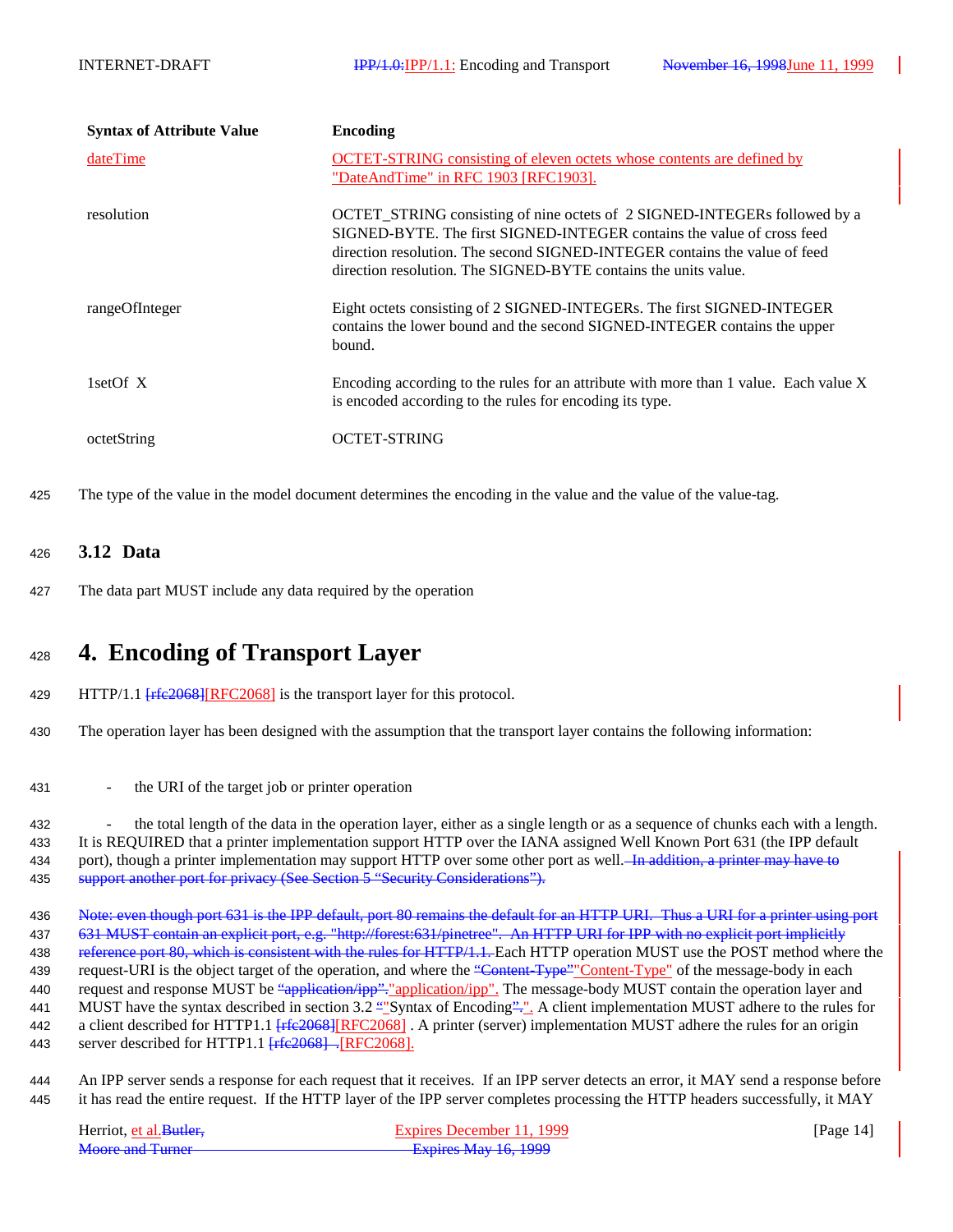- 446 send an intermediate response, such as "100 Continue", "100 Continue", with no IPP data before sending the IPP response. A client MUST expect such a variety of responses from an IPP server. For further information on HTTP/1.1, consult the HTTP
- 448 documents  $\frac{f_{\text{rfc}}}{g_{\text{fc}}}$  RFC2068].

An HTTP server MUST support chunking for IPP requests, and an IPP client MUST support chunking for IPP responses

 according to HTTP/1.1[RFC2068]. Note: this rule causes a conflict with non-compliant implementations of HTTP/1.1 that 451 don't support chunking for POST methods, and this rule may cause a conflict with non-compliant implementations of HTTP/1.1 that don't support chunking for CGI scripts

# **5. IPP URL Scheme**

 The IPP/1.1 document defines a new scheme 'ipp' as the value of a URL that identifies either an IPP printer object or an IPP job object. The IPP attributes using the 'ipp' scheme are specified below. Because the HTTP layer does not support the 'ipp' scheme, a client MUST map 'ipp' URLs to 'http' URLs, and then follows the HTTP [RFC2068][RFC2069] rules for constructing a Request-Line and HTTP headers. The mapping is simple because the 'ipp' scheme implies all of the same protocol semantics as that of the 'http' scheme [RFC2068], except that it represents a print service and the implicit (default) port number that clients use 459 to connect to a server is port 631.

- A client and an IPP object (i.e. the server) MUST support the ipp-URL value in the following IPP attributes.
- Herriot, <u>et al.Butler, Expires December 11, 1999</u> [Page 15]<br>
Moore and Turner Expires May 16, 1999 Expires May 16, 1999 job attributes: job-uri job-printer-uri printer attributes: printer-uri-supported operation attributes: job-uri printer-uri Each of the above attributes identifies a printer or job object. The ipp-URL is intended as the value of the attributes in this list, and for no other attributes. All of these attributes have a syntax type of 'uri', but there are attributes with a syntax type of 'uri' that do not use the 'ipp' scheme, e.g. 'job-more-info'. If a printer registers its URL with a directory service, the printer MUST register an ipp-URL. User interfaces are beyond the scope of this document. But if software exposes the ipp-URL values of any of the above five attributes to a human user, it is REQUIRED that the human see the ipp-URL as is. When a client sends a request, it MUST convert a target ipp-URL to a target http-URL for the HTTP layer according to the following rules: 1. change the 'ipp' scheme to 'http' 2. add an explicit port 631 if the URL does not contain an explicit port. Note: port 631 is the IANA assigned Well Known Port for the 'ipp' scheme. The client MUST use the target http-URL in both the HTTP Request-Line and HTTP headers, as specified by HTTP[RFC2068][RFC2069] . However, the client MUST use the target ipp-URL for the value of the "printer-uri" or "job-uri" operation attribute within the application/ipp body of the request. The server MUST use the ipp-URL for the value of the "printer-uri", "job-uri" or "printer-uri-supported" attributes within the application/ipp body of the response. For example, when an IPP client sends a request directly (i.e. no proxy) to an ipp-URL "ipp://myhost.com/myprinter/myqueue", it opens a TCP connection to port 631 (the ipp implicit port) on the host "myhost.com" and sends the following data:

 In the remainder of this section the term 'ipp-URL' means a URL whose scheme is 'ipp' and whose implicit (default) port is 631. The term 'http-URL' means a URL whose scheme is 'http', and the term 'https-URL' means a URL whose scheme is 'https',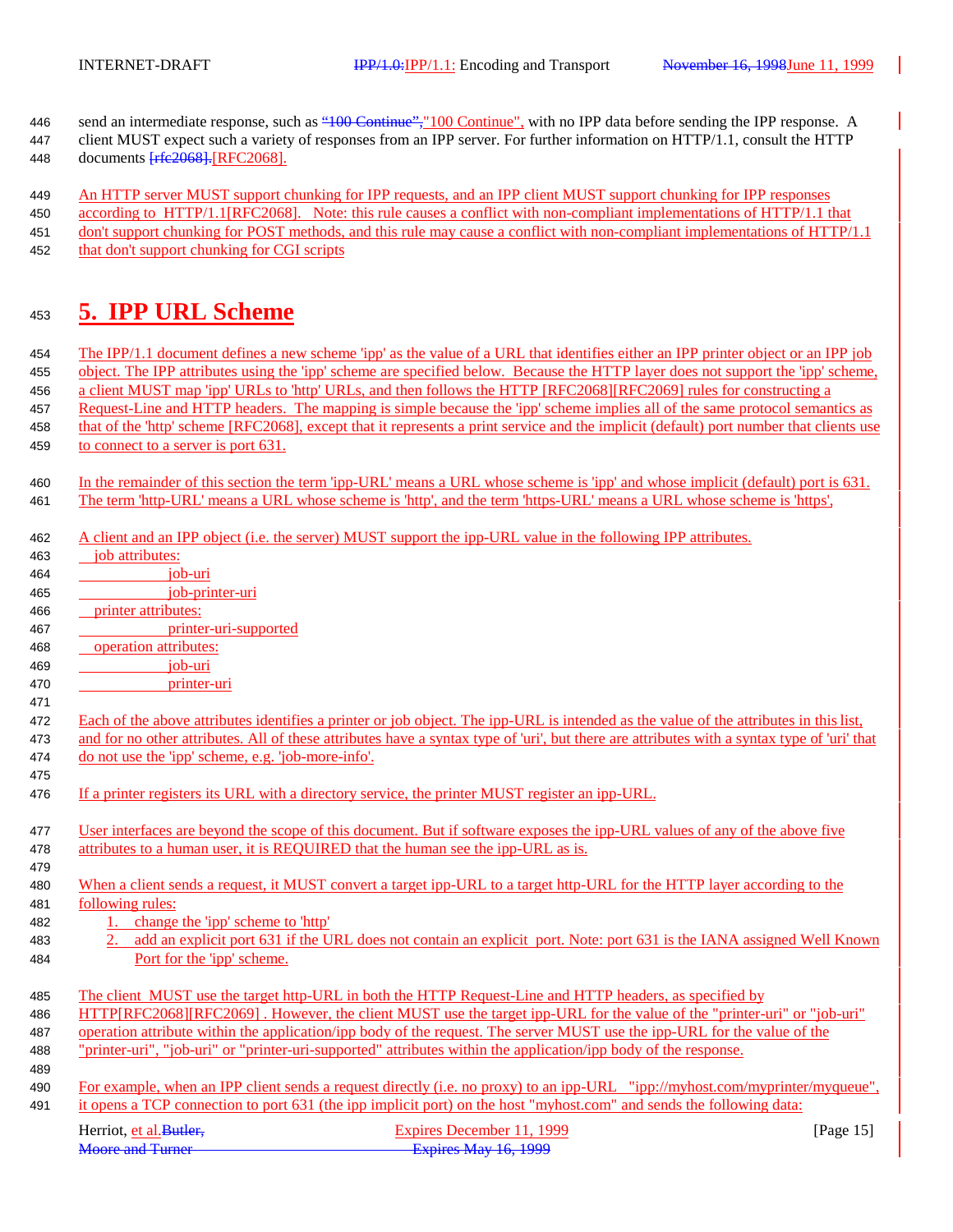| 492 |                                                                                                                             |
|-----|-----------------------------------------------------------------------------------------------------------------------------|
| 493 | POST/myprinter/myqueue HTTP/1.1                                                                                             |
| 494 | Host: myhost.com:631                                                                                                        |
| 495 | Content-type: application/ipp                                                                                               |
| 496 | Transfer-Encoding: chunked                                                                                                  |
| 497 | $\cdot$                                                                                                                     |
| 498 | "printer-uri" "ipp://myhost.com/myprinter/myqueue"                                                                          |
| 499 | (encoded in application/ipp message body)                                                                                   |
| 500 | $\overline{\phantom{a}}$                                                                                                    |
| 501 |                                                                                                                             |
| 502 | As another example, when an IPP client sends the same request as above via a proxy "myproxy.com", it opens a TCP connection |
| 503 | to the proxy port 8080 on the proxy host "myproxy.com" and sends the following data:                                        |
| 504 |                                                                                                                             |
| 505 | POST http://myhost.com:631/myprinter/myqueue HTTP/1.1                                                                       |
| 506 | Host: myhost.com:631                                                                                                        |
| 507 | Content-type: application/ipp                                                                                               |
| 508 | Transfer-Encoding: chunked                                                                                                  |
| 509 | $\cdots$                                                                                                                    |
| 510 | "printer-uri" "ipp://myhost.com/myprinter/myqueue"                                                                          |
| 511 | (encoded in application/ipp message body)                                                                                   |
| 512 | $\overline{\cdots}$                                                                                                         |
| 513 |                                                                                                                             |
| 514 | The proxy then connects to the IPP origin server with headers that are the same as the "no-proxy" example above.            |
|     |                                                                                                                             |

# <sup>515</sup> **6. Security Considerations**

516 The IPP Model document defines an IPP implementation with "privacy" as one that implements Secure Socket Layer Version 3

517 (SSL3). Note: SSL3 is not an IETF standards track specification. SSL3 meets the requirements for IPP security with regards to

518 features such as mutual authentication and privacy (via encryption). The IPP Model document also outlines IPP-specific

519 securityand Semantics document [ipp-mod] discusses high level security requirements (Client Authentication, Server

520 Authentication and Operation Privacy). Client Authentication is the mechanism by which the client proves its identity to the 521 server in a secure manner. Server Authentication is the mechanism by which the server proves its identity to the client in a secure

522 manner, considerations and should be the primary reference for security implications with regards to the IPP protocol itself.

523 The IPP Model document defines an IPP implementation with "authentication" as one that implements the standard way for 524 transporting IPP messages within HTTP 1.1. These include the security considerations outlined in the HTTP 1.1 standard 525 document [rfc2068] and Digest Access Authentication extension [rfc2069].

526 The current HTTP infrastructure supports HTTP over TCP port 80. IPP server implementations MUST offer IPP services using 527 HTTP over the IANA assigned Well Known Port 631 (the IPP default port). IPP server implementations may support other ports, 528 in addition to this port.

529 See further discussion of IPP security concepts in the model document [ipp-mod].

### <sup>530</sup> **5.1Using IPP with SSL3**

531 An assumption is that the URI for a secure IPP Printer object has been found by means outside the IPP printing protocol, via a 532 directory service, web site or other means.

533 IPP provides a transparent connection to SSL by calling the corresponding URL (a https URI connects by default to port 443). 534 However, the following functions can be provided to ease the integration of IPP with SSL during implementation:

535 connect (URI), returns a status

| Herriot, et al. Butler. | Expires December 11, 1999   | [Page $16$ ] |
|-------------------------|-----------------------------|--------------|
| <b>Moore and Turner</b> | <b>Expires May 16, 1999</b> |              |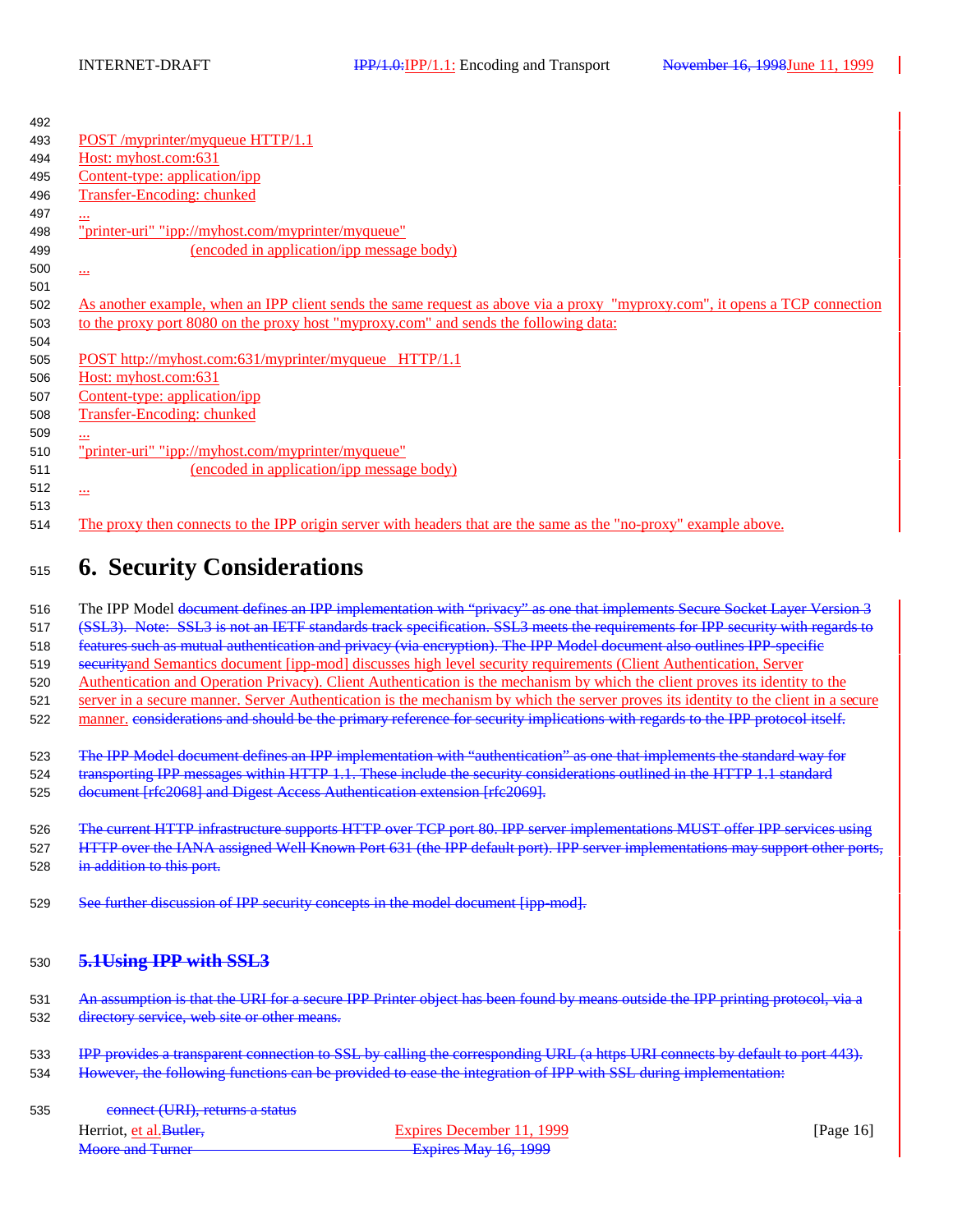| 536 | "connect" makes an https call and returns the immediate status of the connection as returned by SSL to the user. The |
|-----|----------------------------------------------------------------------------------------------------------------------|
| 537 | status values are explained in section 5.4.2 of the SSL document [ssl].                                              |

- A session-id may also be retained to later resume a session. The SSL handshake protocol may also require the cipher specifications supported by the client, key length of the ciphers, compression methods, certificates, etc. These should be sent to the server and hence should be available to the IPP client (although as part of administration features).
- disconnect (session)
- 542 to disconnect a particular session.
- The session-id available from the "connect" could be used.
- resume (session)
- to reconnect using a previous session-id.
- 546 The availability of this information as administration features are left for implementers, and need not be specified at this 547 time. Operation Privacy is defined as a mechanism for protecting operations from eavesdropping.

### **6.1 Security Conformance Requirements**

- This section defines the security requirements for IPP clients and IPP objects.
- **6.1.1 Digest Authentication**
- **IPP clients MUST support:**
- Digest Authentication [RFC2069].
- MD5 and MD5-sess MUST be implemented and supported.
- The Message Integrity feature NEED NOT be used.
- 
- IPP Printers SHOULD support:
- Digest Authentication [RFC2069].
- 558 MD5 and MD5-sess MUST be implemented and supported.
- The Message Integrity feature NEED NOT be used.
- 

- The reasons that IPP Printers SHOULD (rather than MUST) support Digest Authentication are:
- 1. While Client Authentication is important, there is a certain class of printer devices where it does not make sense.

 Specifically, a low-end device with limited ROM space and low paper throughput may not need Client Authentication. This class of device typically requires firmware designers to make trade-offs between protocols and functionality to arrive at the lowest-cost solution possible. Factored into the designer's decisions is not just the size of the code, but also the testing, maintenance, usefulness, and time-to-market impact for each feature delivered to the customer. Forcing such low-end devices to provide security in order to claim IPP/1.1 conformance would not make business sense and could potentially stall

 the adoption of the standard. 

| Herriot, et al. Butler. | Expires December 11, 1999   | [Page 17 |
|-------------------------|-----------------------------|----------|
| <b>Moore and Turner</b> | <b>Expires May 16, 1999</b> |          |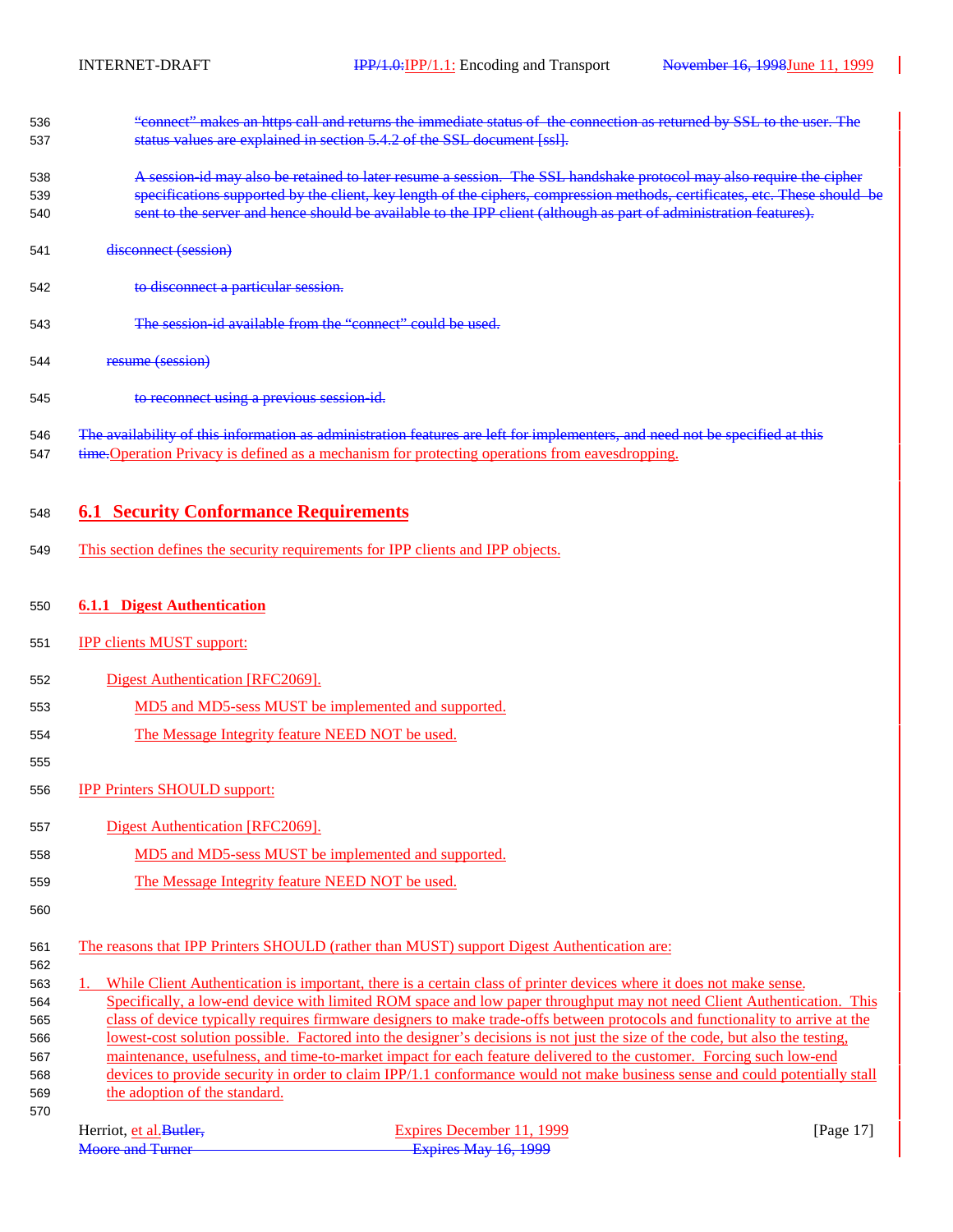| 571 | Print devices that have high-volume throughput and have available ROM space have a compelling argument to provide        |
|-----|--------------------------------------------------------------------------------------------------------------------------|
| 572 | support for Client Authentication that safeguards the device from unauthorized access. These devices are prone to a high |
| 573 | loss of consumables and paper if unauthorized access should occur.                                                       |
| 574 |                                                                                                                          |
|     |                                                                                                                          |
| 575 | <b>6.1.2 Transport Laver Security (TLS)</b>                                                                              |
|     |                                                                                                                          |

- IPP Printers SHOULD support Transport Layer Security (TLS) [RFC2246] for Server Authentication and Operation Privacy. IPP Printers MAY also support TLS for Client Authentication. If an IPP Printer supports TLS, it MUST support the
- 578 TLS DHE DSS\_WITH\_3DES\_EDE\_CBC\_SHA cipher suite as mandated by RFC 2246 [RFC2246]. All other cipher suites are OPTIONAL. An IPP Printer MAY support Basic Authentication (described in HTTP/1.1 [RFC2068]) for Client Authentication
- if the channel is secure. TLS with the above mandated cipher suite can provide such a secure channel.
- 581 If a IPP client supports TLS, it MUST support the TLS\_DHE\_DSS\_WITH\_3DES\_EDE\_CBC\_SHA cipher suite as mandated by RFC 2246 [RFC2246]. All other cipher suites are OPTIONAL.
- The IPP Model and Semantics document defines two printer attributes ("uri-authentication-supported" and "uri-security-
- supported") that the client can use to discover the security policy of a printer. That document also outlines IPP-specific security
- considerations and should be the primary reference for security implications with regard to the IPP protocol itself. For backward compatibility with IPP version 1.0, IPP clients and printers MAY also support SSL3. This is in addition to the security required
- in this document.

### **6.2 Using IPP with TLS**

- An initial IPP request never uses TLS. The switch to TLS occurs either because the server grants the client's request to upgrade
- to TLS, or a server asks to switch to TLS in its response. Secure communication begins with a server's response to switch to TLS.
- The initial connection is not secure. Any client expecting a secure connection should first use a non-sensitive operation (e.g. an
- HTTP POST with an empty message body) to establish a secure connection before sending any sensitive data. During the TLS handshake, the original session is preserved.
- An IPP client that wants a secure connection MUST send "TLS/1.0" as one of the field-values of the HTTP/1.1 Upgrade request header, e.g. "Upgrade: TLS/1.0" (see rfc2068 section 14.42). If the origin-server grants the upgrade request, it MUST respond 596 with "101 Switching Protocols", and it MUST include the header "Upgrade: TLS/1.0" to indicate what it is switching to. An IPP client MUST be ready to react appropriately if the server does not grant the upgrade request. Note: the 'Upgrade header' mechanism allows unsecured and secured traffic to share the same port (in this case, 631).
- With current technology, an IPP server can indicate that it wants an upgrade only by returning "401 unauthorized" or "403 forbidden". A server MAY give the client an additional hint by including an "Upgrade: TLS" header in the response. When an IPP client receives such a response, it can perform the request again with an Upgrade header with the "TLS/1.0" value.
- If a server supports TLS, it SHOULD include the "Upgrade" header with the value "TLS/1.0" in response to any OPTIONS request.
- Upgrade is a hop-by-hop header (rfc2068, section 13.5.1), so each intervening proxy which supports TLS MUST also request the same version of TLS/1.0 on its subsequent request. Furthermore, any caching proxy which supports TLS MUST NOT reply from its cache when TLS/1.0 has been requested (although clients are still recommended to explicitly include "Cache-control: no-cache").
- Note: proxy servers may be able to request or initiate a TLS-secured connection, e.g. the outgoing or incoming firewall of a trusted subnetwork.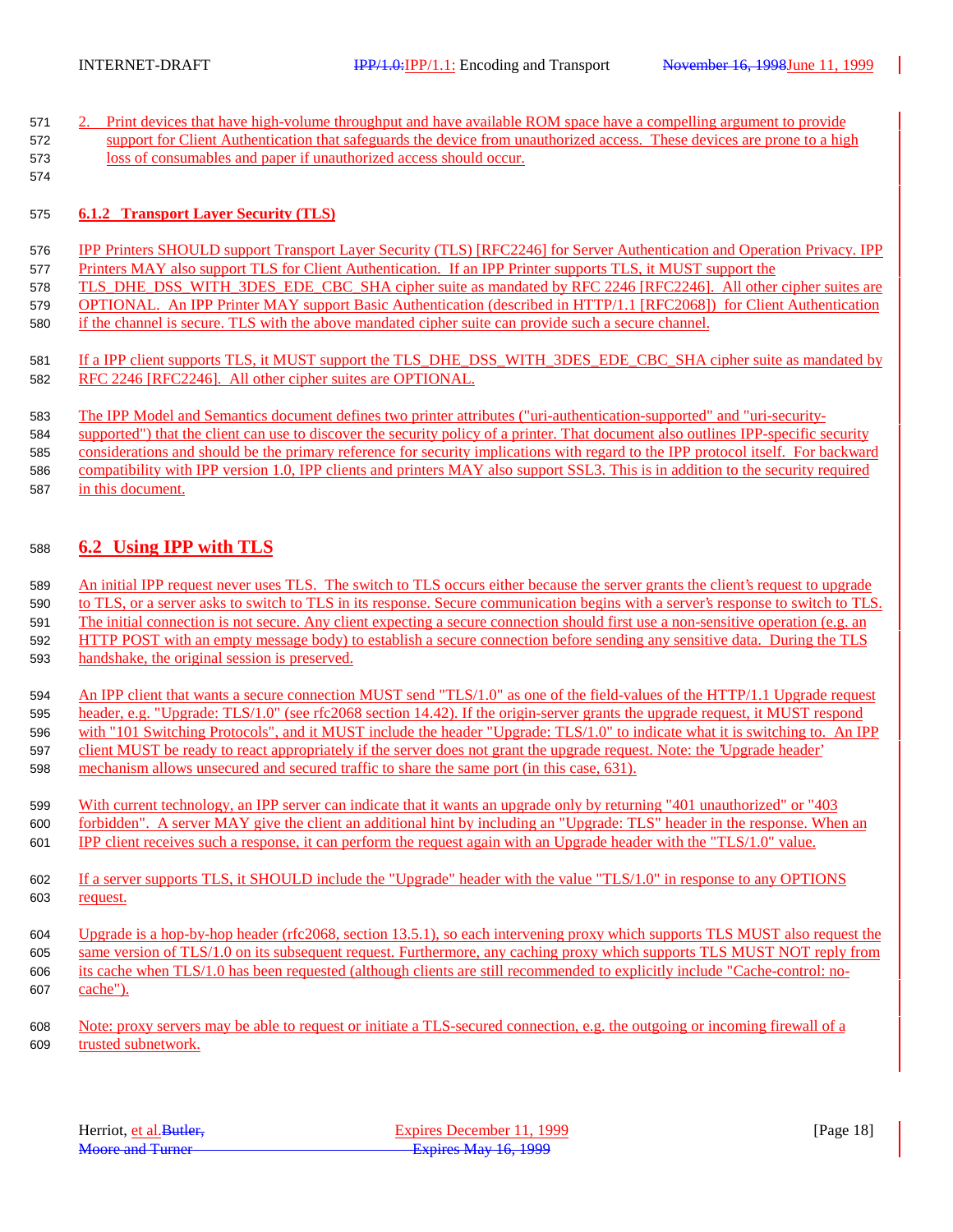# **7. Interoperability with IPP/1.0 Implementations**

- 611 For interoperability with IPP/1.0 servers, IPP/1.1 clients SHOULD also meet the conformance requirements for clients as specified in [RFC2566] and [RFC2565].
- For interoperability with IPP/1.0 clients, IPP/1.1 objects SHOULD also meet the conformance requirements for IPP objects as specified in [RFC2565] and [RFC2566].

### **7.1 The "version-number" Parameter**

- The following are rules regarding the "version-number" parameter (see section 3.3):
- 1. Clients MUST send requests containing a "version-number" parameter with a '1.1' value and SHOULD try supplying alternate version numbers if they receive a 'server-error-version-not-supported' error return in a response.
- 2. IPP objects MUST accept requests containing a "version-number" parameter with a '1.1' value (or reject the request for reasons other than 'server-error-version-not-supported').
- 3. IPP objects SHOULD accept any request with the major version '1' (or reject the request for reasons other than 'server-error-version-not-supported'). See [ipp-mod] "versions" sub-section.
- 4. In any case, security MUST NOT be compromised when a client supplies a lower "version-number" parameter in a request. For example, if an IPP/1.1 conforming Printer object accepts version '1.0' requests and is configured to enforce Digest Authentication, it MUST do the same for a version '1.0' request.

### **7.2 Security and URL Schemes**

- The following are rules regarding security, the "version-number" parameter, and the URL scheme supplied in target attributes and responses:
- 1. When a client supplies a request, the "printer-uri" or "job-uri" target operation attribute MUST have the same scheme as that indicated in one of the values of the "printer-uri-supported" Printer attribute.
- 631 2. When the server returns the "job-printer-uri" or "job-uri" Job Description attributes, it SHOULD return the same scheme ('ipp', 'https', 'http', etc.) that the client supplied in the "printer-uri" or "job-uri" target operation attributes in the Get-Job- Attributes or Get-Jobs request, rather than the scheme used when the job was created. However, when a client requests job attributes using the Get-Job-Attributes or Get-Jobs operations, the jobs and job attributes that the server returns depends on: (1) the security in effect when the job was created, (2) the security in effect in the query request, and (3) the security policy in force.
- 3. If a server registers a non-secure ipp-URL with a directory service (see [IPP-MOD] "Generic Directory Schema" Appendix), then it SHOULD also register an http-URL for interoperability with IPP/1.0 clients (see section 7).
- 4. In any case, security MUST NOT be compromised when a client supplies an 'http' or other non-secure URL scheme in the target "printer-uri" and "job-uri" operation attributes in a request.

# **8. References**

642 [char] N. Freed, J. Postel: IANA Charset Registration Procedures, Work in Progress (draft-freed-charset-reg-02.txt).

| Herriot, et al. Butler. | Expires December 11, 1999 | [Page $19$ ] |
|-------------------------|---------------------------|--------------|
| Moore and Turner        | Expires May 16, 1999      |              |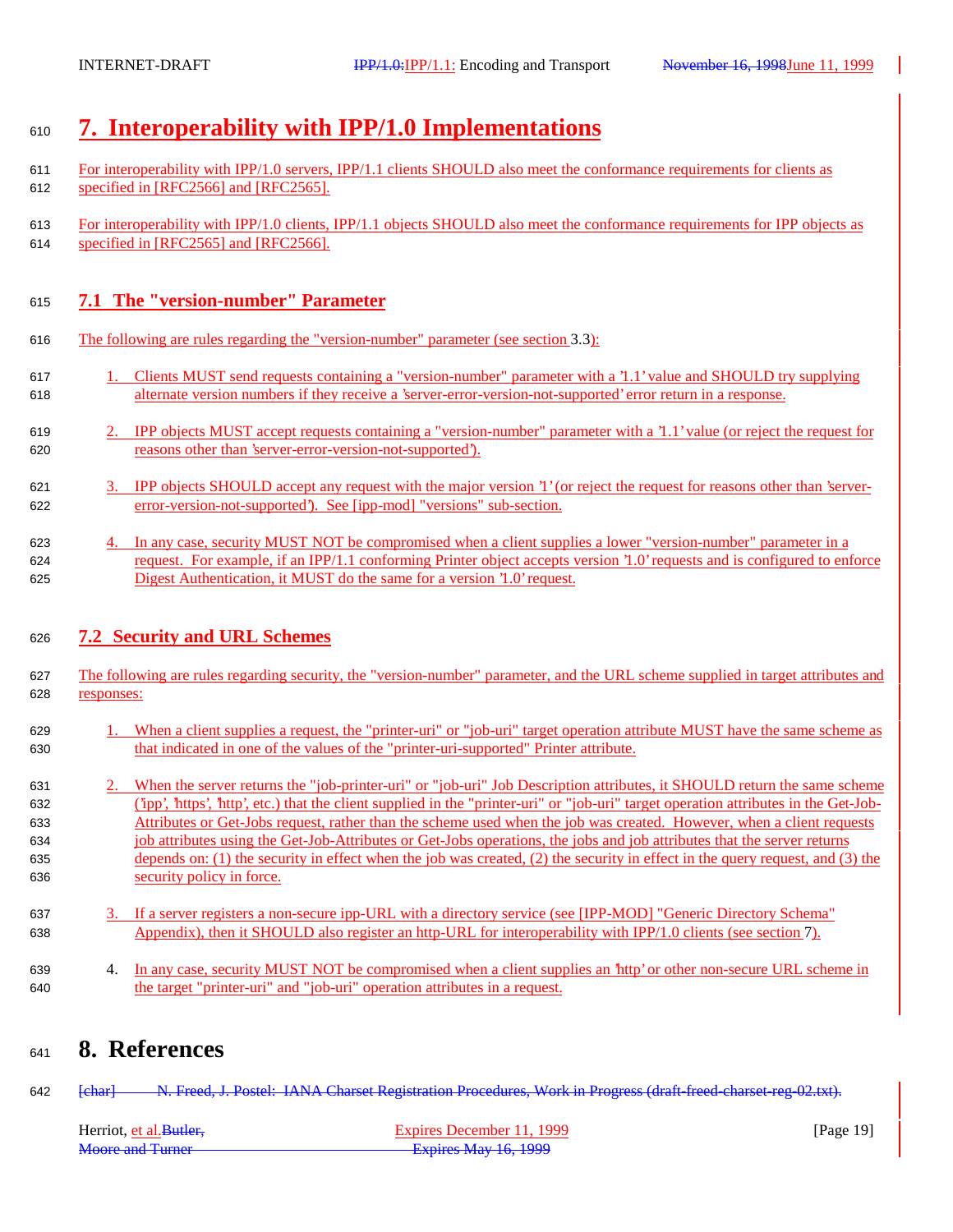| 643               | [dpa]                       | ISO/IEC 10175 Document Printing Application (DPA), June 1996.                                                                                                                                    |                                                                                                                                                                                                                                                                                            |
|-------------------|-----------------------------|--------------------------------------------------------------------------------------------------------------------------------------------------------------------------------------------------|--------------------------------------------------------------------------------------------------------------------------------------------------------------------------------------------------------------------------------------------------------------------------------------------|
| 644               | [iana]                      | IANA Registry of Coded Character Sets: ftp://ftp.isi.edu/in-notes/iana/assignments/character-sets.                                                                                               |                                                                                                                                                                                                                                                                                            |
| 645<br>646        | [ipp-iig]                   | Hastings, Tom, et al., "Internet Printing Protocol/1.0: Implementer's Guide", draft-ietf-ipp-implementers-guide-<br>00.txt, November 1998, Protocol/1.1: Implementer's Guide", work in progress. |                                                                                                                                                                                                                                                                                            |
| 647<br>648        | $[ipp-lpd]$                 | map-05.txt, November 1998.                                                                                                                                                                       | Herriot, R., Hastings, T., Jacobs, N., Martin, J., "Mapping between LPD and IPP Protocols", draft-ietf-ipp-lpd-ipp-                                                                                                                                                                        |
| 649<br>650        | [ipp-mod]                   |                                                                                                                                                                                                  | R. deBry, T. Hastings, R. Herriot, S. Isaacson, P. Powell, "Internet Printing Protocol/1.0: Model and Semantics",<br><draft-ietf-ipp-model-11.txt>, November, 1998.<draft-ietf-ipp-model-v11-03.txt>, June, 1999.</draft-ietf-ipp-model-v11-03.txt></draft-ietf-ipp-model-11.txt>          |
| 651<br>652<br>653 | [ipp-pro]                   |                                                                                                                                                                                                  | Herriot, R., Butler, S., Moore, P., <del>Tuner, R., "Internet Printing Protocol/1.0: Encoding and Transport", draft-ietf-</del><br>ipp-pro-07.txt, November 1998.Turner, R., "Internet Printing Protocol/1.1: Encoding and Transport", draft-ietf-ipp-<br>protocol-v11-02-.txt, June 1999. |
| 654<br>655        | $[$ ipp-rat $]$             | 04.txt, November 1998.                                                                                                                                                                           | Zilles, S., "Rationale for the Structure and Model and Protocol for the Internet Printing Protocol", draft-ietf-ipp-rat-                                                                                                                                                                   |
| 656               | $[$ ipp-req $]$             |                                                                                                                                                                                                  | Wright, D., "Design Goals for an Internet Printing Protocol", draft-ietf-ipp-req-03.txt, November, 1998.                                                                                                                                                                                   |
| 657<br>658        | $[$ rfe $822$ ][RFC $822$ ] | August 1982.                                                                                                                                                                                     | Crocker, D., "Standard for the Format of ARPA Internet Text Messages", RFC 822,                                                                                                                                                                                                            |
| 659               | [rfe1123][RFC1123]          |                                                                                                                                                                                                  | Braden, S., "Requirements for Internet Hosts - Application and Support", RFC 1123, October, 1989.                                                                                                                                                                                          |
| 660               | [rfe1179][RFC1179]          |                                                                                                                                                                                                  | McLaughlin, L. III, (editor), "Line Printer Daemon Protocol" RFC 1179, August 1990.                                                                                                                                                                                                        |
| 661               | [rfe1543][RFC1543]          |                                                                                                                                                                                                  | Postel, J., "Instructions to RFC Authors", RFC 1543, October 1993.                                                                                                                                                                                                                         |
| 662<br>663        | [rfe1738][RFC1738]          | December, 1994.                                                                                                                                                                                  | Berners-Lee, T., Masinter, L., McCahill, M., "Uniform Resource Locators (URL)", RFC 1738,                                                                                                                                                                                                  |
| 664<br>665        | [rfe1759][RFC1759]<br>1995. |                                                                                                                                                                                                  | Smith, R., Wright, F., Hastings, T., Zilles, S., and Gyllenskog, J., "Printer MIB", RFC 1759, March                                                                                                                                                                                        |
| 666               | [rfe1766][RFC1766]          |                                                                                                                                                                                                  | H. Alvestrand, " Tags for the Identification of Languages", RFC 1766, March 1995.                                                                                                                                                                                                          |
| 667               | <b>Frfe1808 [RFC1808]</b>   |                                                                                                                                                                                                  | R. Fielding, "Relative" Relative Uniform Resource Locators", Locators", RFC1808, June 1995.                                                                                                                                                                                                |
| 668<br>669        | [rfe1903][RFC1903]          |                                                                                                                                                                                                  | J. Case, et al. "Textual" Textual Conventions for Version 2 of the Simple Network Management<br>Protocol (SNMPv2)", (SNMPv2)", RFC 1903, January 1996.                                                                                                                                     |
| 670<br>671        | $[$ rfe2046][RFC2046]       | November 1996, RFC 2046.                                                                                                                                                                         | N. Freed & N. Borenstein, Multipurpose Internet Mail Extensions (MIME) Part Two: Media Types.                                                                                                                                                                                              |
| 672<br>673        | [rfe2048][RFC2048]          |                                                                                                                                                                                                  | N. Freed, J. Klensin & J. Postel. Multipurpose Internet Mail Extension (MIME) Part Four:<br>Registration Procedures. November 1996 (Also BCP0013), RFC 2048.                                                                                                                               |
| 674<br>675        | [rfe2068][RFC2068]          | January 1997.                                                                                                                                                                                    | R Fielding, et al. "Hypertext" Hypertext Transfer Protocol – HTTP/1.1" HTTP/1.1" RFC 2068,                                                                                                                                                                                                 |

| Herriot, et al. Butler, | Expires December 11, 1999 | [Page $20$ ] |
|-------------------------|---------------------------|--------------|
| <b>Moore and Turner</b> | Expires May 16, 1999      |              |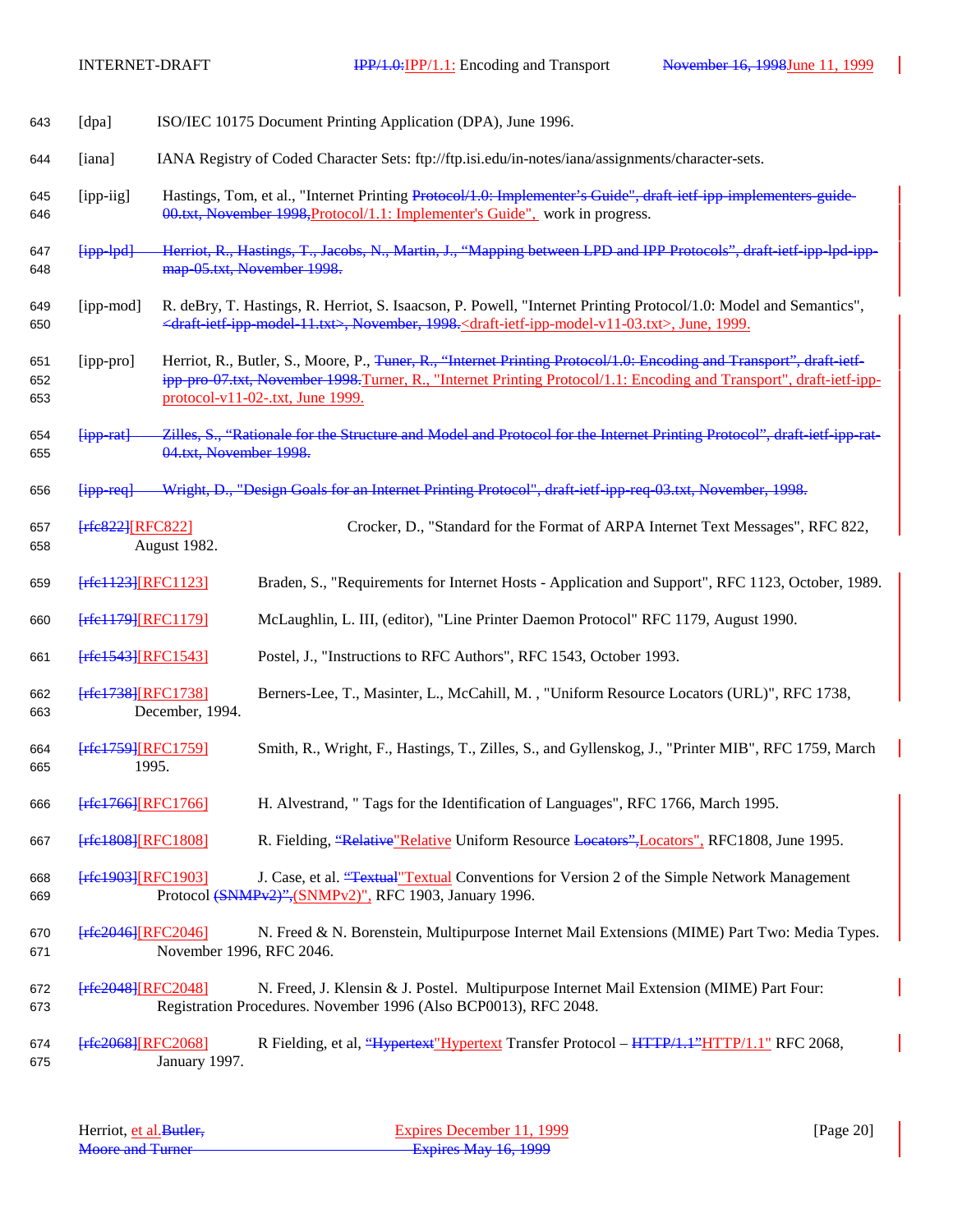- 676 **[rfc2069]**[RFC2069] J. Franks, et al, "An<sup>"</sup>An Extension to HTTP: Digest Access Authentication" Authentication" RFC 677 2069, January 1997.
- 678 [rfc2119][RFC2119] S. Bradner, "Key words for use in RFCs to Indicate Requirement Levels", RFC 2119 , March 1997.
- 679 [rfc2184][RFC2184] N. Freed, K. Moore, "MIME" MIME Parameter Value and Encoded Word Extensions: Character 680 Sets, Languages, and Continuations",Continuations", RFC 2184, August 1997.
- 681 [rfc2234][RFC2234] D. Crocker et al., "Augmented"Augmented BNF for Syntax Specifications: ABNF",ABNF", RFC 682 2234. November 1997.
- 683 [RFC2246] T. Dierks et al., "The TLS Protocol", RFC 2246. January 1999.
- 684 [rfc2396][RFC2396] Berners-Lee, T., Fielding, R., Masinter, L., "Uniform Resource Identifiers (URI): Generic Syntax", 685 RFC 2396, August 1998.
- 686 [RFC2565] Herriot, R., Butler, S., Moore, P., Turner, R., "Internet Printing Protocol/1.0: Encoding and Transport", rfc 2565, 687 April 1999.
- 688 [RFC2566] R. deBry, T. Hastings, R. Herriot, S. Isaacson, P. Powell, "Internet Printing Protocol/1.0: Model and Semantics", rfc 689 2566, April, 1999.
- 690 [RFC2567] Wright, D., "Design Goals for an Internet Printing Protocol", RFC2567, April 1999.
- 691 [RFC2568] Zilles, S., "Rationale for the Structure and Model and Protocol for the Internet Printing Protocol", RC 2568,April 692 1999.
- 693 [RFC2569] Herriot, R., Hastings, T., Jacobs, N., Martin, J., "Mapping between LPD and IPP Protocols RFC 2569, April 1999.

# <sup>694</sup> **9. Author's Address**

#### 695

Robert Herriot (editor) Paul Moore **Sun Microsystems Inc.** Microsoft Xerox Corporation Microsoft 901 San Antonio Road, MPK-17 Construction Cone Microsoft Way 3400 Hillview Ave., Bldg #1 One Microsoft Way **Palo Alto, CA 94303 Redmond, WA 98053** Palo Alto, CA 94304 Redmond, WA 98053

Phone: 650-786-8995 Phone: 425-936-0908 Phone: 650-813-7696 Phone: 650-813-7696 Phone: 650-813-7696 Fax: 650-786-7077 Fax: 425-93MS-FAX Fax: 650-813-6860 Fax: 425-93MS-FAX Email: robert.herriot@eng.sun.com Email: paulmo@microsoft.com Email: robert.herriot@pahv.xerox.com Email: paulmo@microsoft.com

Sylvan Butler Randy Turner **Hewlett-Packard Sharp Laboratories** Sharp Laboratories Hewlett-Packard 2Wire, Inc. 11311 Chinden Blvd.

11311 Chinden Blvd.<br>
11311 Chinden Blvd.<br>
11311 Chinden Blvd.<br>
11311 Chinden Blvd.

Herriot, et al. Butler, Expires December 11, 1999 [Page 21] Moore and Turner **Expires** May 16, 1999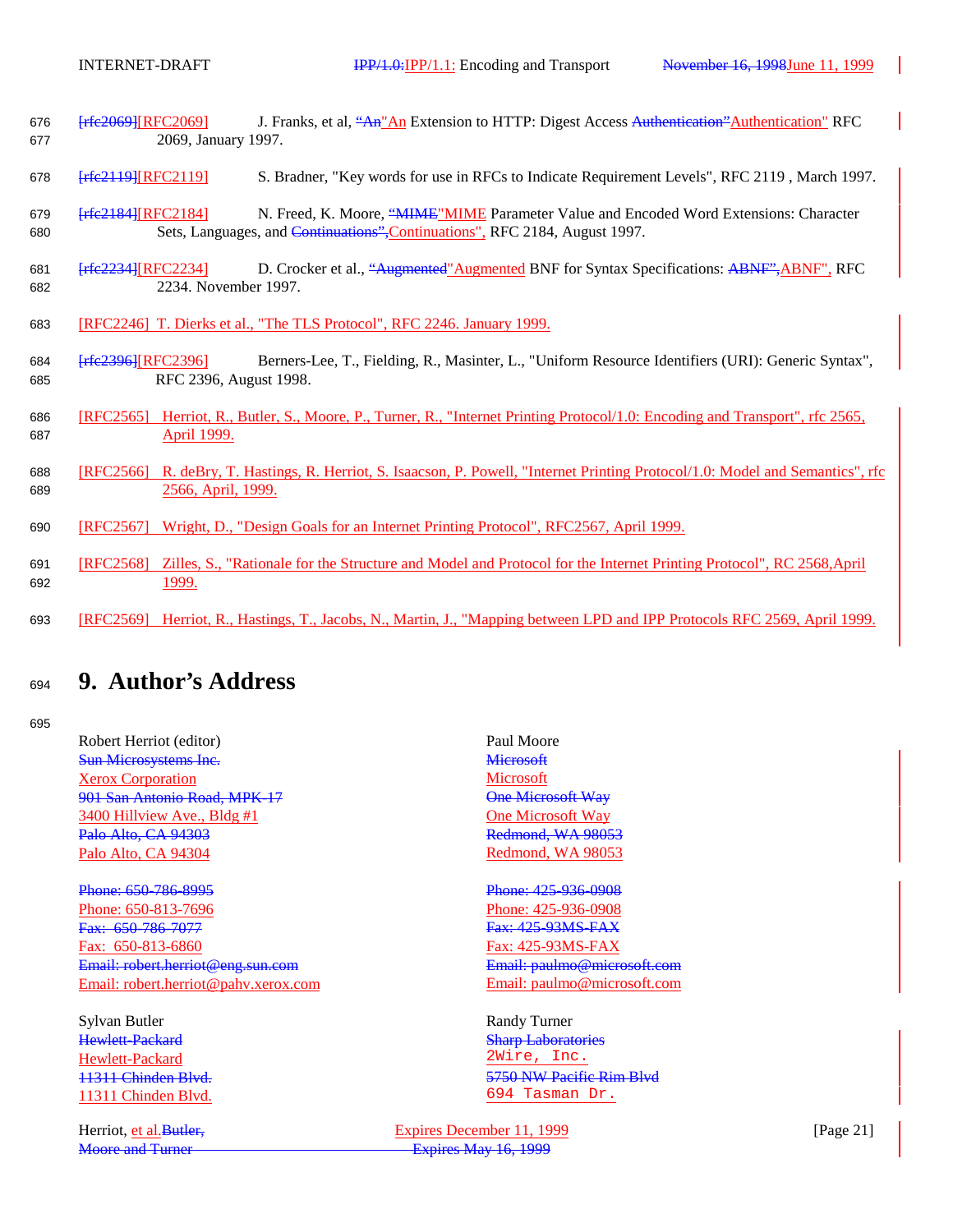INTERNET-DRAFT **IPP/1.0:IPP/1.1:** Encoding and Transport November 16, 1998June 11, 1999

Phone: 208-396-6000 Phone: 208-396-6000 Fax: 208-396-3457 Fax: : 360-817-8436 Fax: 208-396-3457

Email: sbutler@boi.hp.com

IPP Mailing List: ipp@pwg.org IPP Mailing List: ipp@pwg.org Phone: 310-333-5764 IPP Mailing List Subscription: ipp-request@pwg.org IPP Mailing List Subscription: ipp-request@pwg.org Fax: 310-333-5514 IPP Web Page: http://www.pwg.org/ipp/ IPP Web Page: http://www.pwg.org/ipp/ Email: jwenn@cp10.es.xerox.com

696

# <sup>697</sup> **10. Other Participants:**

Chuck Adams - Tektronix Harry Lewis - IBM Ron Bergman - Dataproducts Tony Liao - Vivid Image Keith Carter - IBM David Manchala - Xerox Angelo Caruso - Xerox Carl-Uno Manros - Xerox Jeff Copeland - QMS Jay Martin - Underscore Roger deBry - IBM Larry Masinter - Xerox Lee Farrell - Canon Ira McDonald - High North Inc. Sue Gleeson - Digital Bob Pentecost - Hewlett-Packard Charles Gordon - Osicom Patrick Powell - Astart Technologies Brian Grimshaw - Apple **Intermected Apple 3** Jeff Rackowitz - Intermected Apple 3 Jeff Rackowitz - Intermected Apple Jerry Hadsell - IBM Xavier Riley - Xerox Richard Hart - Digital Gary Roberts - Ricoh Tom Hastings - Xerox Stuart Rowley - Kyocera Stephen Holmstead **Richard Schneider - Epson** Zhi-Hong Huang - Zenographics Shigern Ueda - Canon Scott Isaacson - Novell Bob Von Andel - Allegro Software Rich Lomicka - Digital William Wagner - Digital Products David Kellerman - Northlake Software Jasper Wong - Xionics Robert Kline - TrueSpectra Don Wright - Lexmark Dave Kuntz - Hewlett-Packard **Rick Yardumian - Xerox** Takami Kurono - Brother Lloyd Young - Lexmark Rich Landau - Digital Peter Zehler - Xerox Greg LeClair - Epson Frank Zhao - Panasonic

**Boise, ID 83714** Camas, WA 98607 Boise, ID 83714 Milpitas, CA 95035

Phone: 208-396-6000 Phone: 408-546-1273

Email: sbutler@boi.hp.com Email: rturner@sharplabs.com

John Wenn Xerox Corporation 737 Hawaii St El Segundo, CA 90245

Steve Zilles - Adobe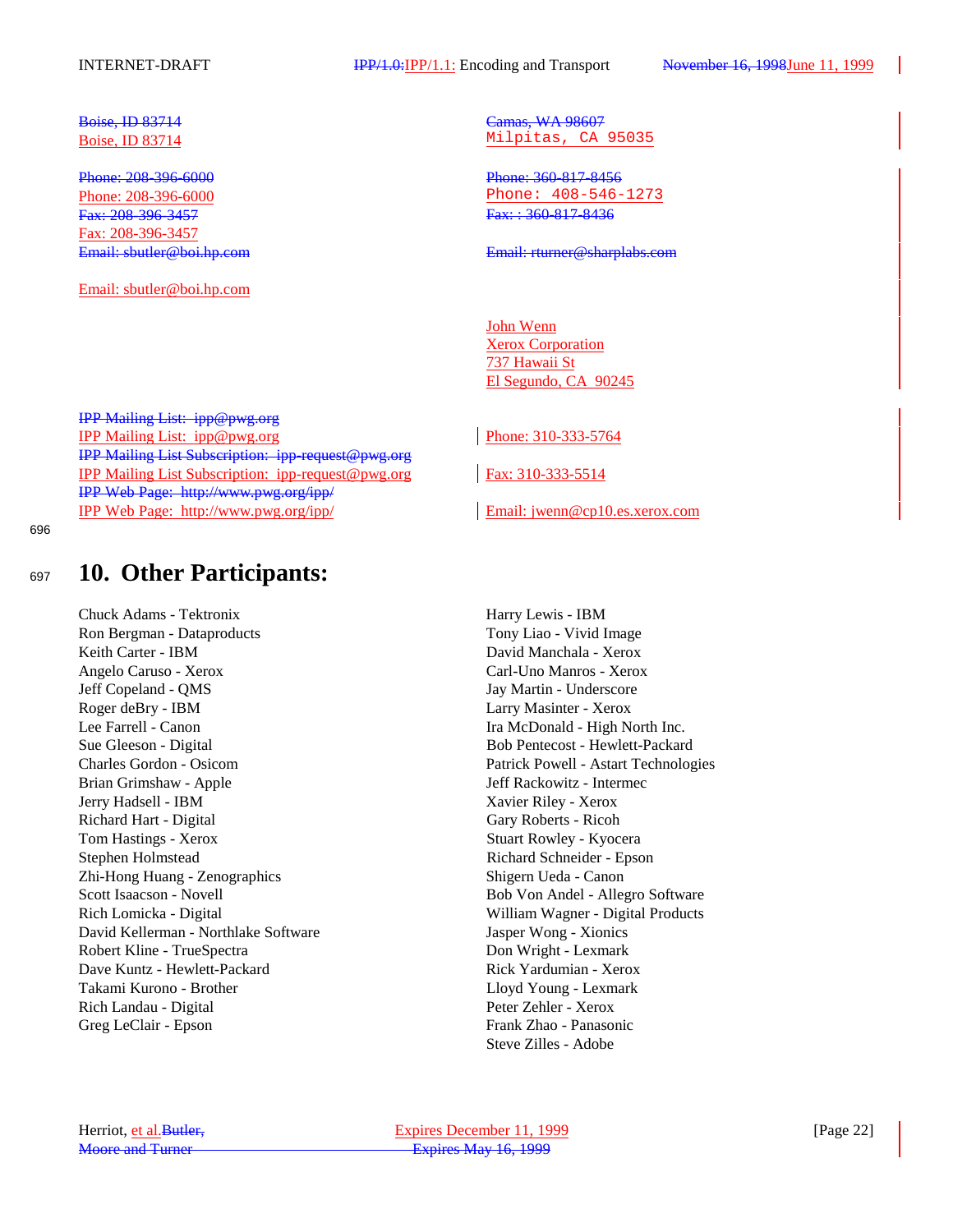# <sup>698</sup> **11. Appendix A: Protocol Examples**

### <sup>699</sup> **11.1 Print-Job Request**

700 The following is an example of a Print-Job request with job-name, copies, and sides specified. The "ipp-attribute-fidelity" ipp-701 attribute-fidelity" attribute is set to 'true' so that the print request will fail if the "copies" or the "sides" attribute are not supported 702 or their values are not supported.

| Octets                      | <b>Symbolic Value</b>       | <b>Protocol field</b>    |
|-----------------------------|-----------------------------|--------------------------|
| 0x0100                      | $+0$                        | version-number           |
| 0x0101                      | 1.1                         | version-number           |
| 0x0002                      | Print-Job                   | operation-id             |
| 0x00000001                  | 1                           | request-id               |
| 0x01                        | start operation-attributes  | operation-attributes-tag |
| 0x47                        | charset type                | value-tag                |
| 0x0012                      |                             | name-length              |
| attributes-charset          | attributes-charset          | name                     |
| 0x0008                      |                             | value-length             |
| us-ascii                    | <b>US-ASCII</b>             | value                    |
| 0x48                        | natural-language type       | value-tag                |
| 0x001B                      |                             | name-length              |
| attributes-natural-language | attributes-natural-language | name                     |
| 0x0005                      |                             | value-length             |
| en-us                       | en-US                       | value                    |
| 0x45                        | uri type                    | value-tag                |
| 0x000B                      |                             | name-length              |
| printer-uri                 | printer-uri                 | name                     |
| 0x001A                      |                             | value-length             |
| 0x0015                      |                             | value-length             |
| http://forest:631/pinetree  | printer pinetree            | value                    |
| ipp://forest/pinetree       | printer pinetree            | value                    |
| 0x42                        | nameWithoutLanguage type    | value-tag                |
| 0x0008                      |                             | name-length              |
| job-name                    | job-name                    | name                     |
| 0x0006                      |                             | value-length             |
| foobar                      | foobar                      | value                    |
| 0x22                        | boolean type                | value-tag                |
| 0x16                        |                             | name-length              |
| 0x0016                      |                             | name-length              |
| ipp-attribute-fidelity      | ipp-attribute-fidelity      | name                     |
| 0x01                        |                             | value-length             |
| 0x0001                      |                             | value-length             |
| 0x01                        | true                        | value                    |
| 0x02                        | start job-attributes        | job-attributes-tag       |
| 0x21                        | integer type                | value-tag                |
| 0x0006                      |                             | name-length              |
| copies                      | copies                      | name                     |
| 0x0004                      |                             | value-length             |
| 0x00000014                  | 20                          | value                    |
| 0x44                        | keyword type                | value-tag                |
| 0x0005                      |                             | name-length              |
|                             |                             |                          |

Herriot, et al. Butler, Expires December 11, 1999 [Page 23] Moore and Turner **Expires** May 16, 1999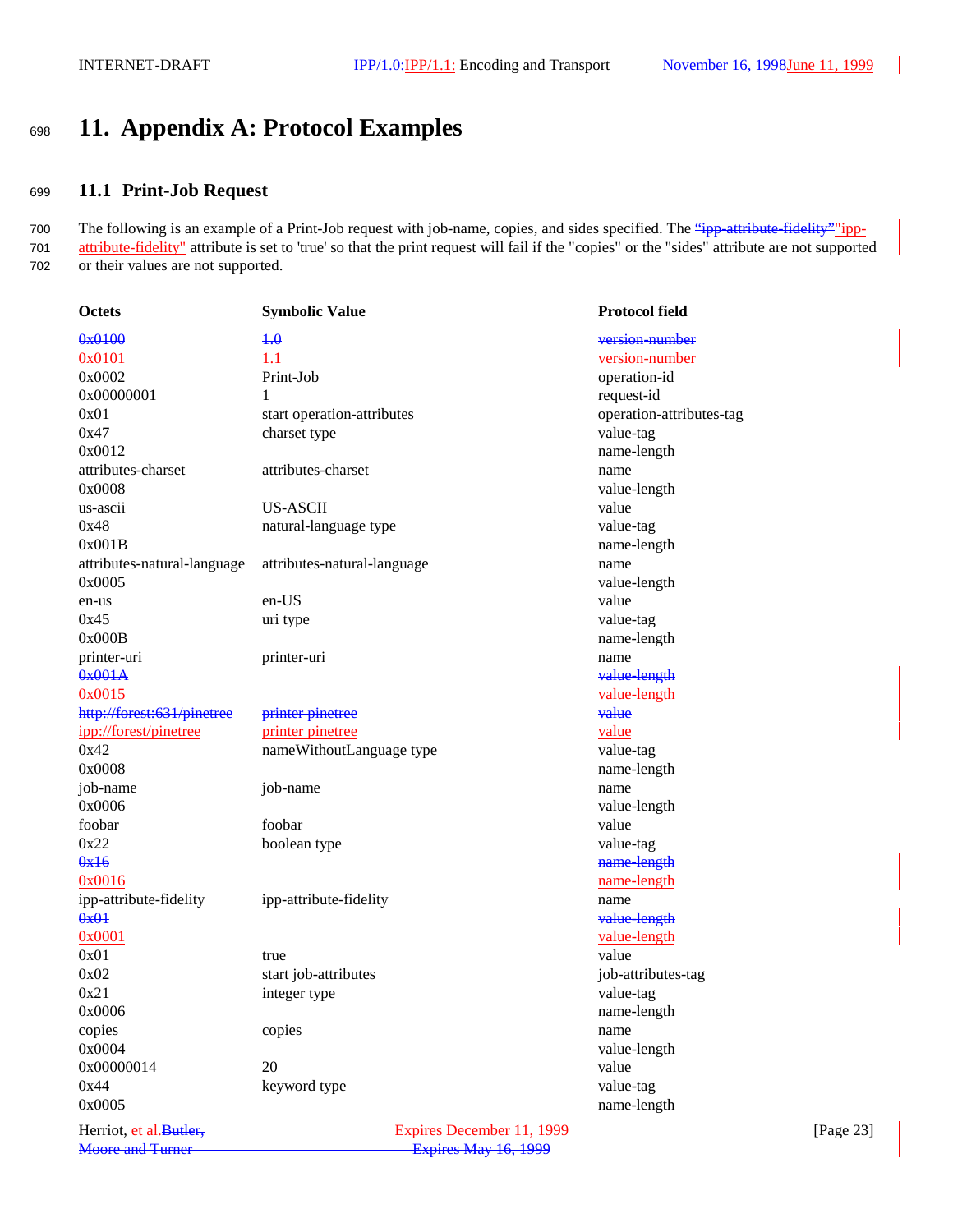| <b>Octets</b>                                            | <b>Symbolic Value</b>                                                   | <b>Protocol field</b>                                          |
|----------------------------------------------------------|-------------------------------------------------------------------------|----------------------------------------------------------------|
| sides<br>0x0013<br>two-sided-long-edge<br>0x03<br>% ! PS | sides<br>two-sided-long-edge<br>end-of-attributes<br>$<$ PostScript $>$ | name<br>value-length<br>value<br>end-of-attributes-tag<br>data |

### <sup>703</sup> **11.2 Print-Job Response (successful)**

704 Here is an example of a successful Print-Job response to the previous Print-Job request. The printer supported the "copies" and 705 "sides" attributes and their supplied values. The status code returned is 'successful-ok'.

| <b>Octets</b>                  | <b>Symbolic Value</b>       | <b>Protocol field</b>    |
|--------------------------------|-----------------------------|--------------------------|
| 0x0100                         | $+ \theta$                  | version-number           |
| 0x0101                         | 1.1                         | version-number           |
| 0x0000                         | successful-ok               | status-code              |
| 0x00000001                     | 1                           | request-id               |
| 0x01                           | start operation-attributes  | operation-attributes-tag |
| 0x47                           | charset type                | value-tag                |
| 0x0012                         |                             | name-length              |
| attributes-charset             | attributes-charset          | name                     |
| 0x0008                         |                             | value-length             |
| us-ascii                       | <b>US-ASCII</b>             | value                    |
| 0x48                           | natural-language type       | value-tag                |
| 0x001B                         |                             | name-length              |
| attributes-natural-language    | attributes-natural-language | name                     |
| 0x0005                         |                             | value-length             |
| en-us                          | en-US                       | value                    |
| 0x41                           | textWithoutLanguage type    | value-tag                |
| 0x000E                         |                             | name-length              |
| status-message                 | status-message              | name                     |
| 0x000D                         |                             | value-length             |
| successful-ok                  | successful-ok               | value                    |
| 0x02                           | start job-attributes        | job-attributes-tag       |
| 0x21                           | integer                     | value-tag                |
| 0x0006                         |                             | name-length              |
| job-id                         | job-id                      | name                     |
| 0x0004                         |                             | value-length             |
| 147                            | 147                         | value                    |
| 0x45                           | uri type                    | value-tag                |
| 0x0007                         |                             | name-length              |
| job-uri                        | job-uri                     | name                     |
| 0x001E                         |                             | value-length             |
| 0x0019                         |                             | value-length             |
| http://forest:631/pinetree/123 | job 123 on pinetree         | value                    |
| ipp://forest/pinetree/123      | job 123 on pinetree         | value                    |
| 0x42                           | nameWithoutLanguage type    | value-tag                |
| 0x23                           | enum type                   | value-tag                |
| 0x0009                         |                             | name-length              |
| job-state                      | job-state                   | name                     |
| 0x0004                         |                             | value-length             |
|                                |                             |                          |

Herriot, <u>et al.Butler, Expires December 11, 1999</u> [Page 24]<br>
Moore and Turner Expires May 16, 1999 Expires May 16, 1999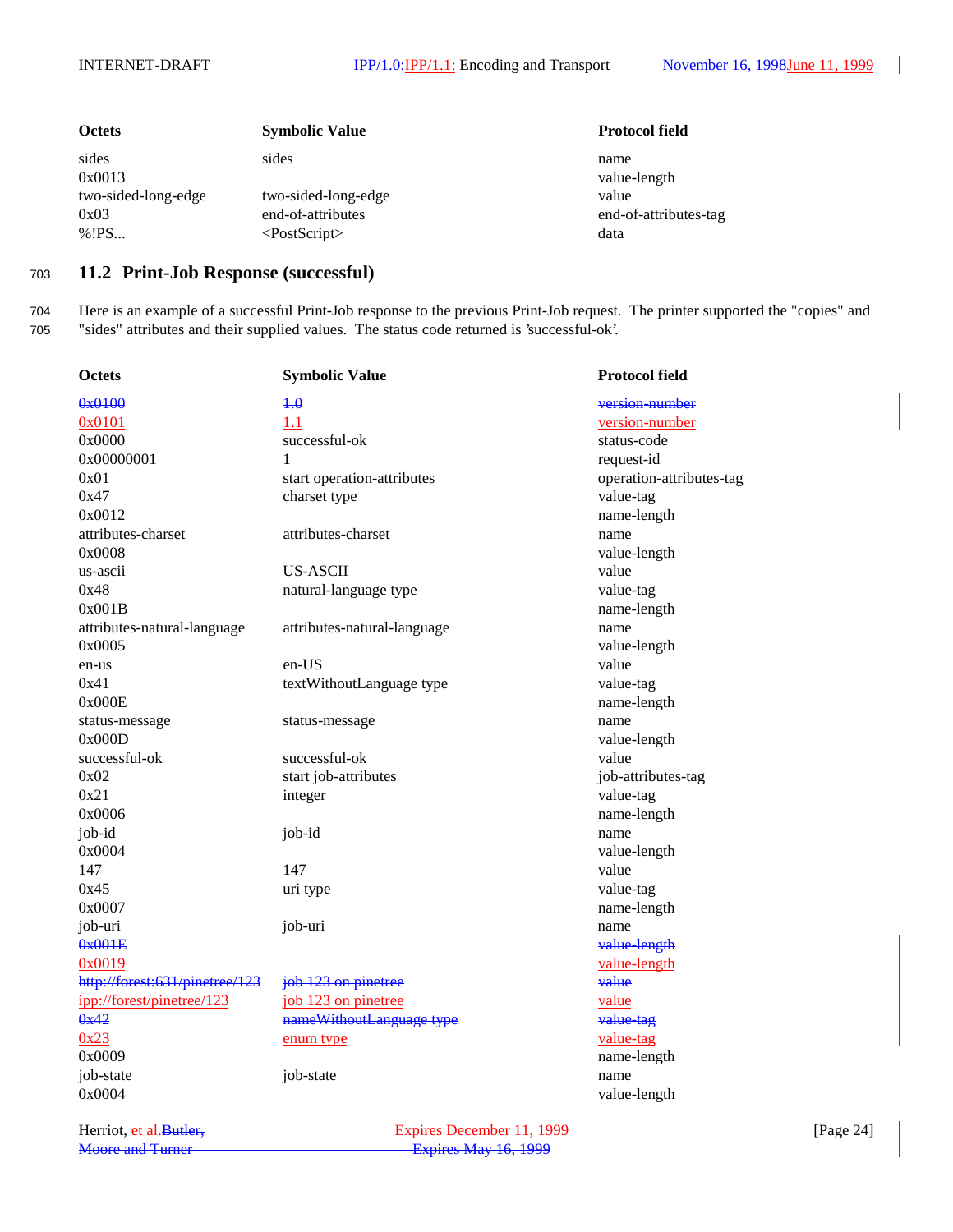| <b>Octets</b> | <b>Symbolic Value</b> | <b>Protocol field</b> |
|---------------|-----------------------|-----------------------|
| 0x0003        | pending               | value                 |
| 0x03          | end-of-attributes     | end-of-attributes-tag |

### <sup>706</sup> **11.3 Print-Job Response (failure)**

 Here is an example of an unsuccessful Print-Job response to the previous Print-Job request. It fails because, in this case, the printer does not support the "sides" attribute and because the value '20' for the "copies" attribute is not supported. Therefore, no job is created, and neither a "job-id" nor a "job-uri" operation attribute is returned. The error code returned is 'client-error-attributes-or-values-not-supported' (0x040B).

711

| <b>Octets</b>            | <b>Symbolic Value</b>                           | <b>Protocol field</b>      |
|--------------------------|-------------------------------------------------|----------------------------|
| 0x0100                   | 4.0                                             | version-number             |
| 0x0101                   | 1.1                                             | version-number             |
| 0x040B                   | client-error-attributes-or-values-not-supported | status-code                |
| 0x00000001               | 1                                               | request-id                 |
| 0x01                     | start operation-attributes                      | operation-attribute tag    |
| 0x47                     | charset type                                    | value-tag                  |
| 0x0012                   |                                                 | name-length                |
| attributes-charset       | attributes-charset                              | name                       |
| 0x0008                   |                                                 | value-length               |
| us-ascii                 | <b>US-ASCII</b>                                 | value                      |
| 0x48                     | natural-language type                           | value-tag                  |
| 0x001B                   |                                                 | name-length                |
| attributes-natural-      | attributes-natural-language                     | name                       |
| language                 |                                                 |                            |
| 0x0005                   |                                                 | value-length               |
| en-us                    | en-US                                           | value                      |
| 0x41                     | textWithoutLanguage type                        | value-tag                  |
| 0x000E                   |                                                 | name-length                |
| status-message           | status-message                                  | name                       |
| 0x002F                   |                                                 | value-length               |
| client-error-attributes- | client-error-attributes-or-values-not-supported | value                      |
| or-values-not-           |                                                 |                            |
| supported                |                                                 |                            |
| 0x05                     | start unsupported-attributes                    | unsupported-attributes tag |
| 0x21                     | integer type                                    | value-tag                  |
| 0x0006                   |                                                 | name-length                |
| copies                   | copies                                          | name                       |
| 0x0004                   |                                                 | value-length               |
| 0x00000014               | 20                                              | value                      |
| 0x10                     | unsupported (type)                              | value-tag                  |
| 0x0005                   |                                                 | name-length                |
| sides                    | sides                                           | name                       |
| 0x0000                   |                                                 | value-length               |
| 0x03                     | end-of-attributes                               | end-of-attributes-tag      |

### <sup>712</sup> **11.4 Print-Job Response (success with attributes ignored)**

713 Here is an example of a successful Print-Job response to a Print-Job request like the previous Print-Job request, except that the 714 value of *ipp-attribute-fidelity' ipp-attribute-fidelity'* is false. The print request succeeds, even though, in this case, the printer

| Herriot, et al. Butler. | Expires December 11, 1999 | [Page $25$ ] |
|-------------------------|---------------------------|--------------|
| Moore and Turner        | Expires May 16, 1999      |              |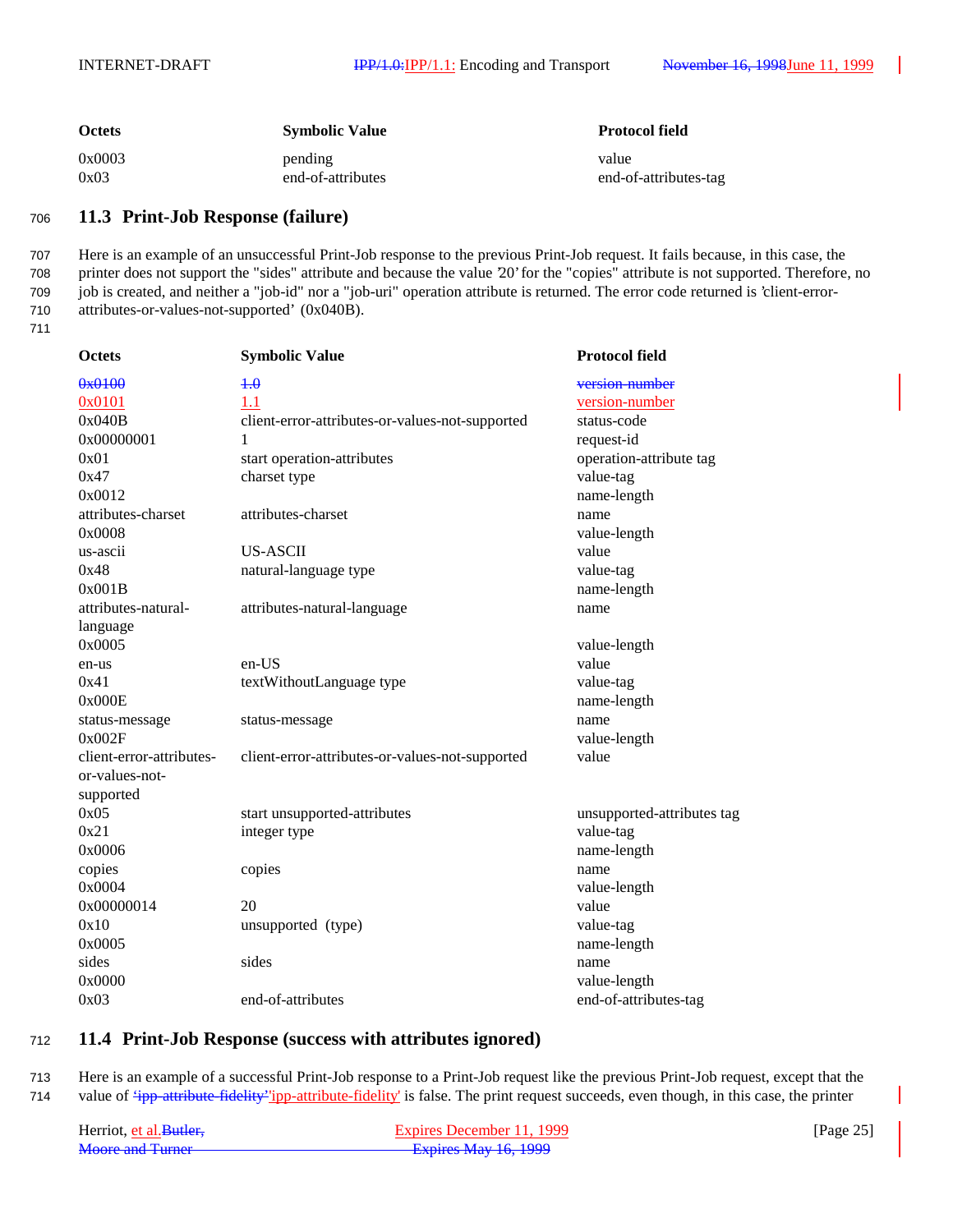715 supports neither the "sides" attribute nor the value '20' for the "copies" attribute. Therefore, a job is created, and both a "job-id" 716 and a "job-uri" operation attribute are returned. The unsupported attributes are also returned in an Unsupported Attributes Group. 717 The error code returned is <del>'successful-ok-ignored-or-substituted-attributes'</del> successful-ok-ignored-or-substituted-attributes' 718 (0x0001). 719

| <b>Octets</b>                  | <b>Symbolic Value</b>                           | <b>Protocol field</b>      |              |
|--------------------------------|-------------------------------------------------|----------------------------|--------------|
| 0x0100                         | $+ \theta$                                      | version-number             |              |
| 0x0101                         | 1.1                                             | version-number             |              |
| 0x0001                         | successful-ok-ignored-or-substituted-attributes | status-code                |              |
| 0x00000001                     | 1                                               | request-id                 |              |
| 0x01                           | start operation-attributes                      | operation-attributes-tag   |              |
| 0x47                           | charset type                                    | value-tag                  |              |
| 0x0012                         |                                                 | name-length                |              |
| attributes-charset             | attributes-charset                              | name                       |              |
| 0x0008                         |                                                 | value-length               |              |
| us-ascii                       | <b>US-ASCII</b>                                 | value                      |              |
| 0x48                           | natural-language type                           | value-tag                  |              |
| 0x001B                         |                                                 | name-length                |              |
| attributes-natural-language    | attributes-natural-language                     | name                       |              |
| 0x0005                         |                                                 | value-length               |              |
| en-us                          | en-US                                           | value                      |              |
| 0x41                           | textWithoutLanguage type                        | value-tag                  |              |
| 0x000E                         |                                                 |                            |              |
|                                |                                                 | name-length                |              |
| status-message                 | status-message                                  | name                       |              |
| 0x002F                         |                                                 | value-length               |              |
| successful-ok-ignored-or-      | successful-ok-ignored-or-substituted-attributes | value                      |              |
| substituted-attributes         |                                                 |                            |              |
| 0x05                           | start unsupported-attributes                    | unsupported-attributes tag |              |
| 0x21                           | integer type                                    | value-tag                  |              |
| 0x0006                         |                                                 | name-length                |              |
| copies                         | copies                                          | name                       |              |
| 0x0004                         |                                                 | value-length               |              |
| 0x00000014                     | 20                                              | value                      |              |
| 0x10                           | unsupported (type)                              | value-tag                  |              |
| 0x0005                         |                                                 | name-length                |              |
| sides                          | sides                                           | name                       |              |
| 0x0000                         |                                                 | value-length               |              |
| 0x02                           | start job-attributes                            | job-attributes-tag         |              |
| 0x21                           | integer                                         | value-tag                  |              |
| 0x0006                         |                                                 | name-length                |              |
| job-id                         | job-id                                          | name                       |              |
| 0x0004                         |                                                 | value-length               |              |
| 147                            | 147                                             | value                      |              |
| 0x45                           | uri type                                        | value-tag                  |              |
| 0x0007                         |                                                 | name-length                |              |
| job-uri                        | job-uri                                         | name                       |              |
| 0x001E                         |                                                 | value-length               |              |
| 0x0019                         |                                                 | <u>value-length</u>        |              |
| http://forest:631/pinetree/123 | job 123 on pinetree                             | value                      |              |
| ipp://forest/pinetree/123      | job 123 on pinetree                             | <u>value</u>               |              |
| 0x42                           | nameWithoutLanguage type                        | value-tag                  |              |
| 0x23                           | enum type                                       | <u>value-tag</u>           |              |
| 0x0009                         |                                                 | name-length                |              |
| Herriot, et al. Butler,        | Expires December 11, 1999                       |                            | [Page $26$ ] |
| <b>Moore and Turner</b>        | Expires May 16, 1999                            |                            |              |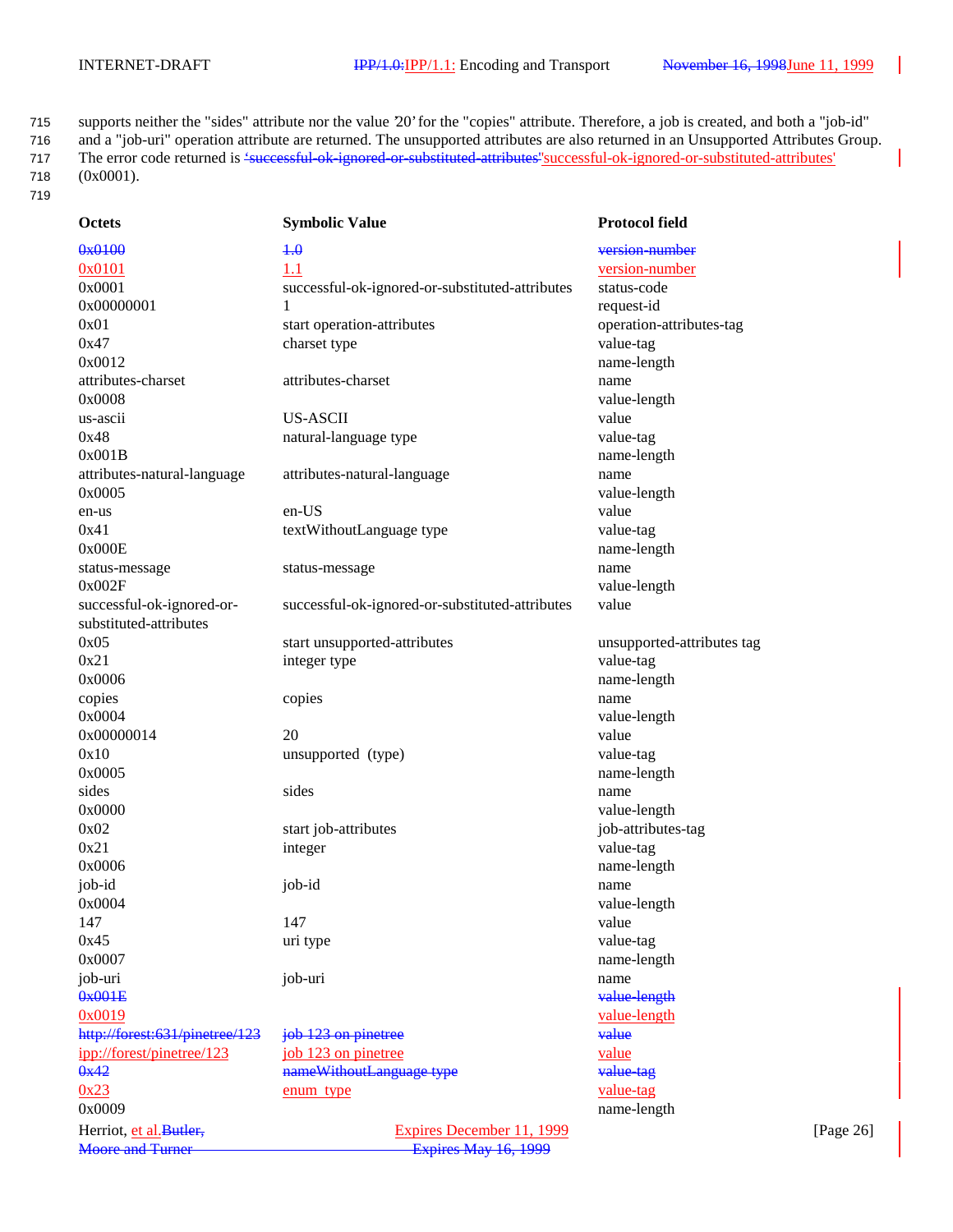| <b>Octets</b>       | <b>Symbolic Value</b>        | <b>Protocol field</b>          |
|---------------------|------------------------------|--------------------------------|
| job-state<br>0x0004 | job-state                    | name<br>value-length           |
| 0x0003<br>0x03      | pending<br>end-of-attributes | value<br>end-of-attributes-tag |

### <sup>721</sup> **11.5 Print-URI Request**

720

722 The following is an example of Print-URI request with copies and job-name parameters:

| Octets                    | <b>Symbolic Value</b>       | <b>Protocol field</b>    |
|---------------------------|-----------------------------|--------------------------|
| 0x0100                    | $+0$                        | version-number           |
| 0x0101                    | 1.1                         | version-number           |
| 0x0003                    | Print-URI                   | operation-id             |
| 0x00000001                | 1                           | request-id               |
| 0x01                      | start operation-attributes  | operation-attributes-tag |
| 0x47                      | charset type                | value-tag                |
| 0x0012                    |                             | name-length              |
| attributes-charset        | attributes-charset          | name                     |
| 0x0008                    |                             | value-length             |
| us-ascii                  | <b>US-ASCII</b>             | value                    |
| 0x48                      | natural-language type       | value-tag                |
| 0x001B                    |                             | name-length              |
| attributes-natural-       | attributes-natural-language | name                     |
| language                  |                             |                          |
| 0x0005                    |                             | value-length             |
| en-us                     | en-US                       | value                    |
| 0x45                      | uri type                    | value-tag                |
| 0x000B                    |                             | name-length              |
| printer-uri               | printer-uri                 | name                     |
| 0x001A                    |                             | value-length             |
| 0x0015                    |                             | value-length             |
| http://forest:631/pinetre | printer pinetree            | value                    |
| è                         |                             |                          |
| ipp://forest/pinetree     | printer pinetree            | value                    |
| 0x45                      | uri type                    | value-tag                |
| 0x000C                    |                             | name-length              |
| document-uri              | document-uri                | name                     |
| 0x11                      |                             | value-length             |
| 0x0011                    |                             | value-length             |
| ftp://foo.com/foo         | ftp://foo.com/foo           | value                    |
| 0x42                      | nameWithoutLanguage type    | value-tag                |
| 0x0008                    |                             | name-length              |
| job-name                  | job-name                    | name                     |
| 0x0006                    |                             | value-length             |
| foobar                    | foobar                      | value                    |
| 0x02                      | start job-attributes        | job-attributes-tag       |
| 0x21                      | integer type                | value-tag                |
| 0x0006                    |                             | name-length              |
| copies                    | copies                      | name                     |
|                           |                             |                          |

Herriot, et al. Butler,<br>
Moore and Turner<br>
Expires December 11, 1999<br>
Expires May 16, 1999 Expires May 16, 1999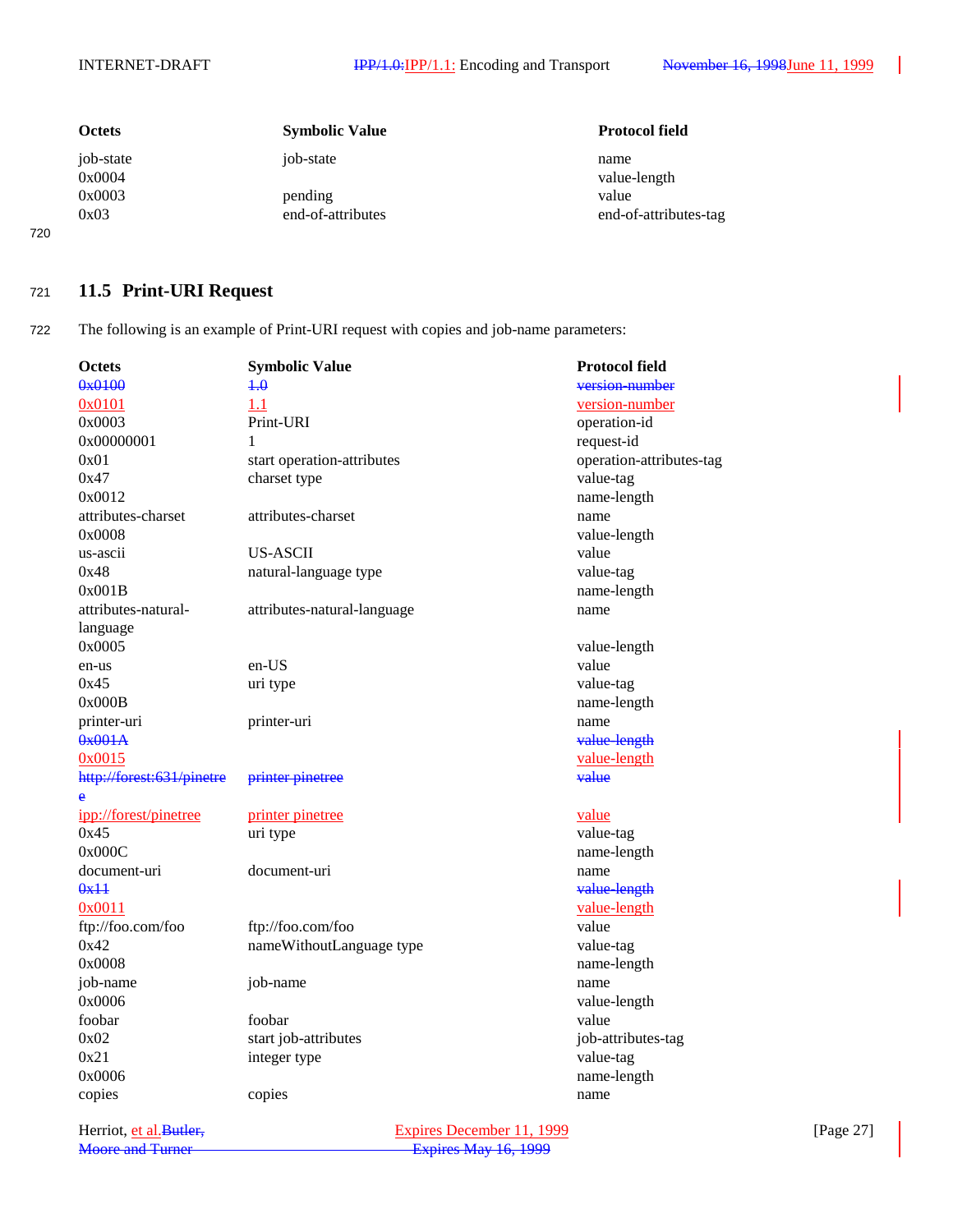| <b>Octets</b> | <b>Symbolic Value</b> | <b>Protocol field</b> |
|---------------|-----------------------|-----------------------|
| 0x0004        |                       | value-length          |
| 0x00000001    |                       | value                 |
| 0x03          | end-of-attributes     | end-of-attributes-tag |

# <sup>723</sup> **11.6 Create-Job Request**

724 The following is an example of Create-Job request with no parameters and no attributes:

| <b>Octets</b>              | <b>Symbolic Value</b>       | <b>Protocol field</b>    |
|----------------------------|-----------------------------|--------------------------|
| 0x0100                     | $+ \theta$                  | version-number           |
| 0x0101                     | $1.1\,$                     | <u>version-number</u>    |
| 0x0005                     | Create-Job                  | operation-id             |
| 0x00000001                 | 1                           | request-id               |
| 0x01                       | start operation-attributes  | operation-attributes-tag |
| 0x47                       | charset type                | value-tag                |
| 0x0012                     |                             | name-length              |
| attributes-charset         | attributes-charset          | name                     |
| 0x0008                     |                             | value-length             |
| us-ascii                   | <b>US-ASCII</b>             | value                    |
| 0x48                       | natural-language type       | value-tag                |
| 0x001B                     |                             | name-length              |
| attributes-natural-        | attributes-natural-language | name                     |
| language                   |                             |                          |
| 0x0005                     |                             | value-length             |
| en-us                      | $en-US$                     | value                    |
| 0x45                       | uri type                    | value-tag                |
| 0x000B                     |                             | name-length              |
| printer-uri                | printer-uri                 | name                     |
| 0x001A                     |                             | value-length             |
| 0x0015                     |                             | value-length             |
| http://forest:631/pinetree | printer pinetree            | value                    |
| ipp://forest/pinetree      | printer pinetree            | value                    |
| 0x03                       | end-of-attributes           | end-of-attributes-tag    |

## <sup>725</sup> **11.7 Get-Jobs Request**

726 The following is an example of Get-Jobs request with parameters but no attributes:

| <b>Octets</b>               | <b>Symbolic Value</b>       | <b>Protocol field</b>    |
|-----------------------------|-----------------------------|--------------------------|
| 0x0100                      | $+.\theta$                  | version-number           |
| 0x0101                      | 1.1                         | version-number           |
| 0x000A                      | Get-Jobs                    | operation-id             |
| 0x00000123                  | 0x123                       | request-id               |
| 0x01                        | start operation-attributes  | operation-attributes-tag |
| 0x47                        | charset type                | value-tag                |
| 0x0012                      |                             | name-length              |
| attributes-charset          | attributes-charset          | name                     |
| 0x0008                      |                             | value-length             |
| us-ascii                    | US-ASCII                    | value                    |
| 0x48                        | natural-language type       | value-tag                |
| 0x001B                      |                             | name-length              |
| attributes-natural-language | attributes-natural-language | name                     |
|                             |                             |                          |

| Herriot, et al. Butler. | Expires December 11, 1999   | [Page $28$ ] |
|-------------------------|-----------------------------|--------------|
| Moore and Turner        | <b>Expires May 16, 1999</b> |              |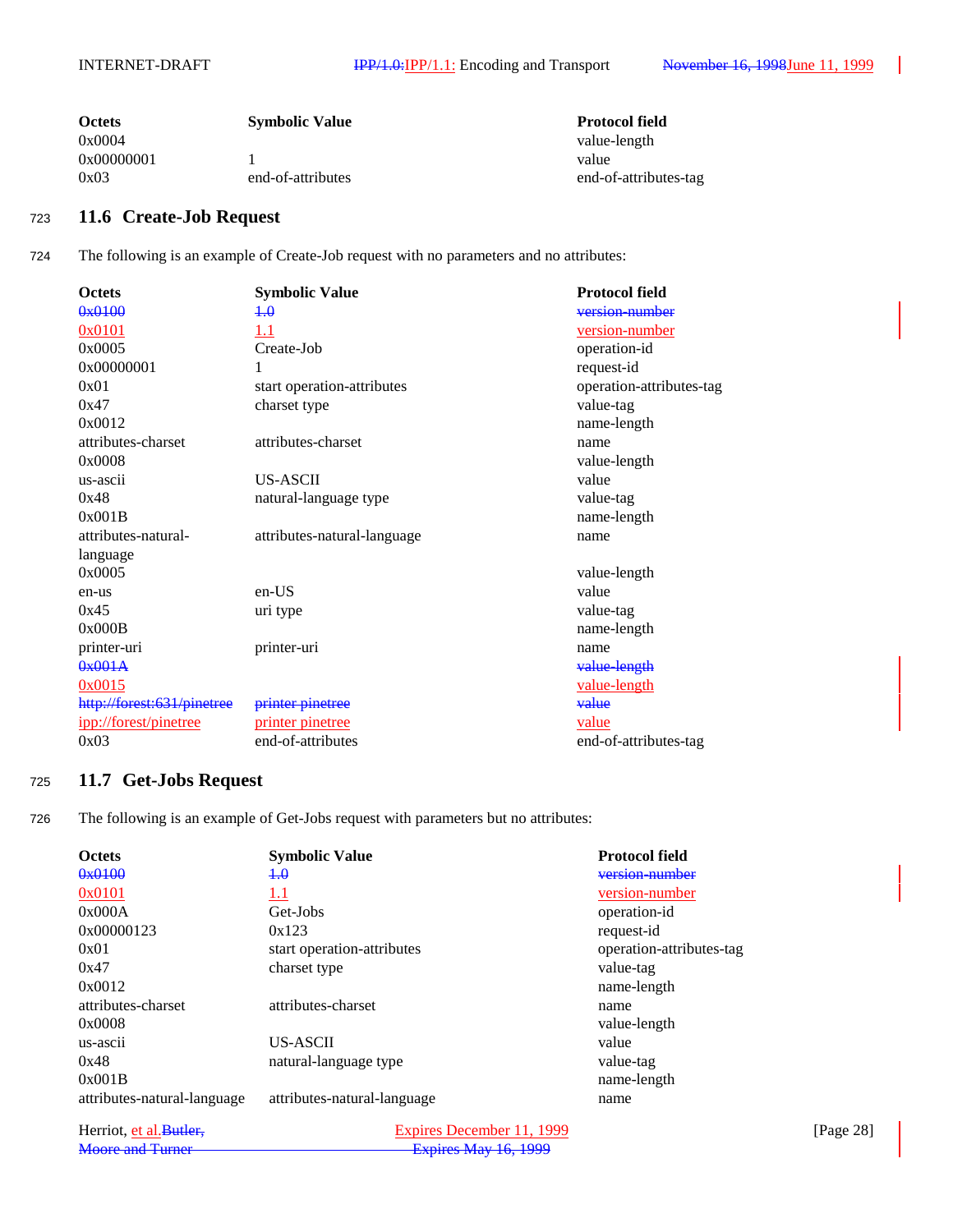| <b>Octets</b>              | <b>Symbolic Value</b> | <b>Protocol field</b> |
|----------------------------|-----------------------|-----------------------|
| 0x0005                     |                       | value-length          |
| en-us                      | $en-US$               | value                 |
| 0x45                       | uri type              | value-tag             |
| 0x000B                     |                       | name-length           |
| printer-uri                | printer-uri           | name                  |
| 0x001A                     |                       | value-length          |
| 0x0015                     |                       | value-length          |
| http://forest:631/pinetree | printer pinetree      | value                 |
| ipp://forest/pinetree      | printer pinetree      | value                 |
| 0x21                       | integer type          | value-tag             |
| 0x0005                     |                       | name-length           |
| limit                      | limit                 | name                  |
| 0x0004                     |                       | value-length          |
| 0x00000032                 | 50                    | value                 |
| 0x44                       | keyword type          | value-tag             |
| 0x0014                     |                       | name-length           |
| requested-attributes       | requested-attributes  | name                  |
| 0x0006                     |                       | value-length          |
| job-id                     | job-id                | value                 |
| 0x44                       | keyword type          | value-tag             |
| 0x0000                     | additional value      | name-length           |
| 0x0008                     |                       | value-length          |
| job-name                   | job-name              | value                 |
| 0x44                       | keyword type          | value-tag             |
| 0x0000                     | additional value      | name-length           |
| 0x000F                     |                       | value-length          |
| document-format            | document-format       | value                 |
| 0x03                       | end-of-attributes     | end-of-attributes-tag |

### <sup>727</sup> **11.8 Get-Jobs Response**

728 The following is an of Get-Jobs response from previous request with 3 jobs. The Printer returns no information about the second 729 job (because of security reasons):

| <b>Octets</b>               | <b>Symbolic Value</b>       | <b>Protocol field</b>    |
|-----------------------------|-----------------------------|--------------------------|
| 0x0100                      | $+ \theta$                  | version-number           |
| 0x0101                      | 1.1                         | version-number           |
| 0x0000                      | successful-ok               | status-code              |
| 0x00000123                  | 0x123                       | request-id (echoed back) |
| 0x01                        | start operation-attributes  | operation-attribute-tag  |
| 0x47                        | charset type                | value-tag                |
| 0x0012                      |                             | name-length              |
| attributes-charset          | attributes-charset          | name                     |
| 0x000A                      |                             | value-length             |
| ISO-8859-1                  | ISO-8859-1                  | value                    |
| 0x48                        | natural-language type       | value-tag                |
| 0x001B                      |                             | name-length              |
| attributes-natural-language | attributes-natural-language | name                     |
| 0x0005                      |                             | value-length             |
| en-us                       | en-US                       | value                    |
| 0x41                        | textWithoutLanguage type    | value-tag                |
| 0x000E                      |                             | name-length              |
|                             |                             |                          |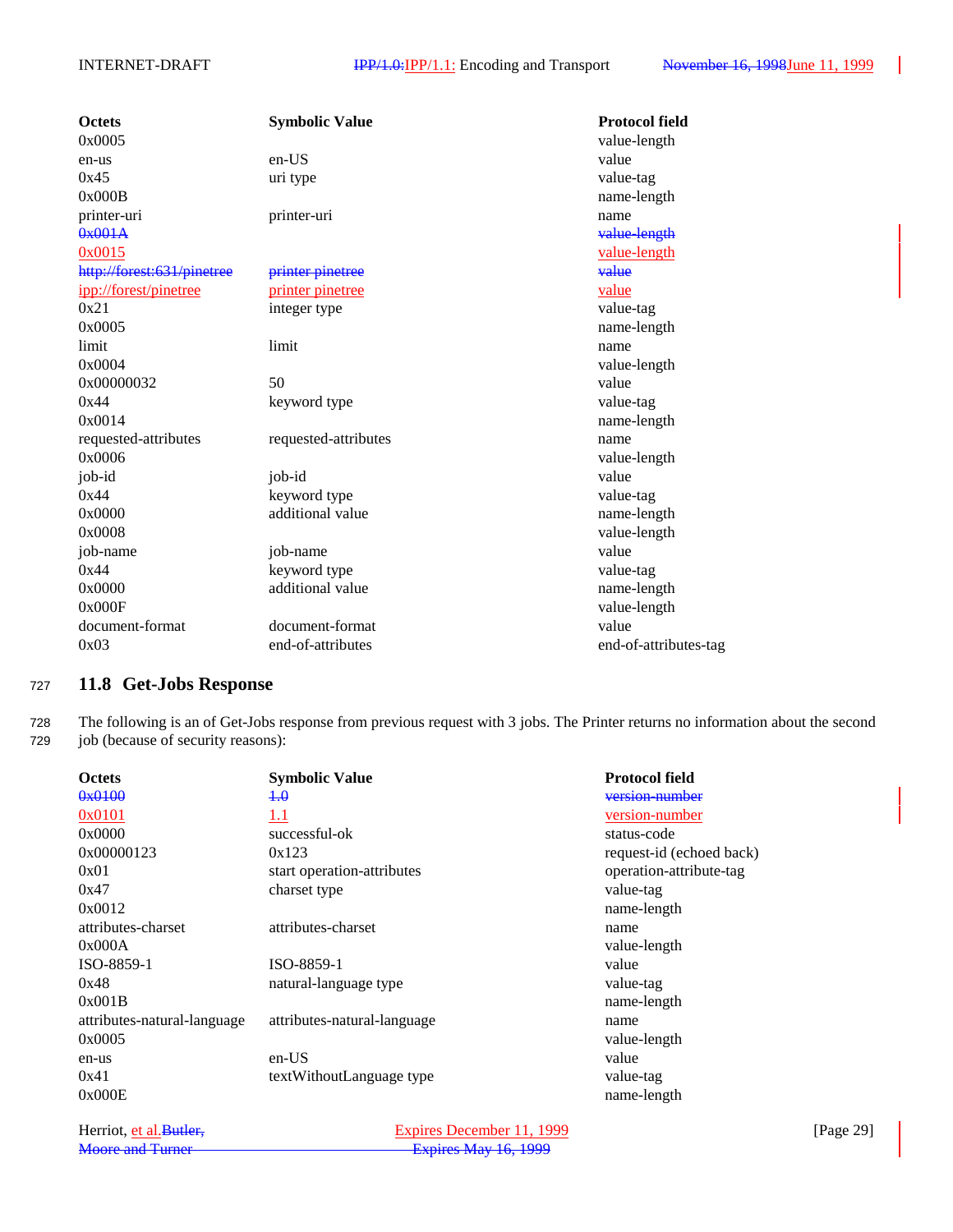| <b>Octets</b>  | <b>Symbolic Value</b>             | <b>Protocol field</b> |
|----------------|-----------------------------------|-----------------------|
| status-message | status-message                    | name                  |
| 0x000D         |                                   | value-length          |
| successful-ok  | successful-ok                     | value                 |
| 0x02           | start job-attributes (1st object) | job-attributes-tag    |
| 0x21           | integer type                      | value-tag             |
| 0x0006         |                                   | name-length           |
| job-id         | job-id                            | name                  |
| 0x0004         |                                   | value-length          |
| 147            | 147                               | value                 |
| 0x36           | nameWithLanguage                  | value-tag             |
| 0x0008         |                                   | name-length           |
| job-name       | job-name                          | name                  |
| 0x000C         |                                   | value-length          |
| 0x0005         |                                   | sub-value-length      |
| $fr-ca$        | fr-CA                             | value                 |
| 0x0003         |                                   | sub-value-length      |
| fou            | fou                               | name                  |
| 0x02           | start job-attributes (2nd object) | job-attributes-tag    |
| 0x02           | start job-attributes (3rd object) | job-attributes-tag    |
| 0x21           | integer type                      | value-tag             |
| 0x0006         |                                   | name-length           |
| job-id         | job-id                            | name                  |
| 0x0004         |                                   | value-length          |
| 148            | 148                               | value                 |
| 148            | 149                               | value                 |
| 0x36           | nameWithLanguage                  | value-tag             |
| 0x0008         |                                   | name-length           |
| job-name       | job-name                          | name                  |
| 0x0012         |                                   | value-length          |
| 0x0005         |                                   | sub-value-length      |
| de-CH          | de-CH                             | value                 |
| 0x0009         |                                   | sub-value-length      |
| isch guet      | isch guet                         | name                  |
| 0x03           | end-of-attributes                 | end-of-attributes-tag |
|                |                                   |                       |

# <sup>730</sup> **12. Appendix C: Registration of MIME Media Type Information for** <sup>731</sup> **"application/ipp"**

732 This appendix contains the information that IANA requires for registering a MIME media type. The information following this 733 paragraph will be forwarded to IANA to register application/ipp whose contents are defined in Section 3 ""Encoding of the 734 Operation Layer<sup>21</sup> in this document:

- 735 **MIME type name:** application
- 736 **MIME subtype name:** ipp

737 A Content-Type of "application/ipp" indicates an Internet Printing Protocol message body (request or response). Currently there 738 is one version:  $\frac{IPP}{1.0}$ ,  $\frac{IPP}{1.1}$ , whose syntax is described in Section 3 "Theoding of the Operation Layer"" of [ipp-pro], and 739 whose semantics are described in [ipp-mod].

740 **Required parameters:** none

| Herriot, et al. Butler, | Expires December 11, 1999 | [Page $30$ ] |
|-------------------------|---------------------------|--------------|
| Moore and Turner        | Expires May 16, 1999      |              |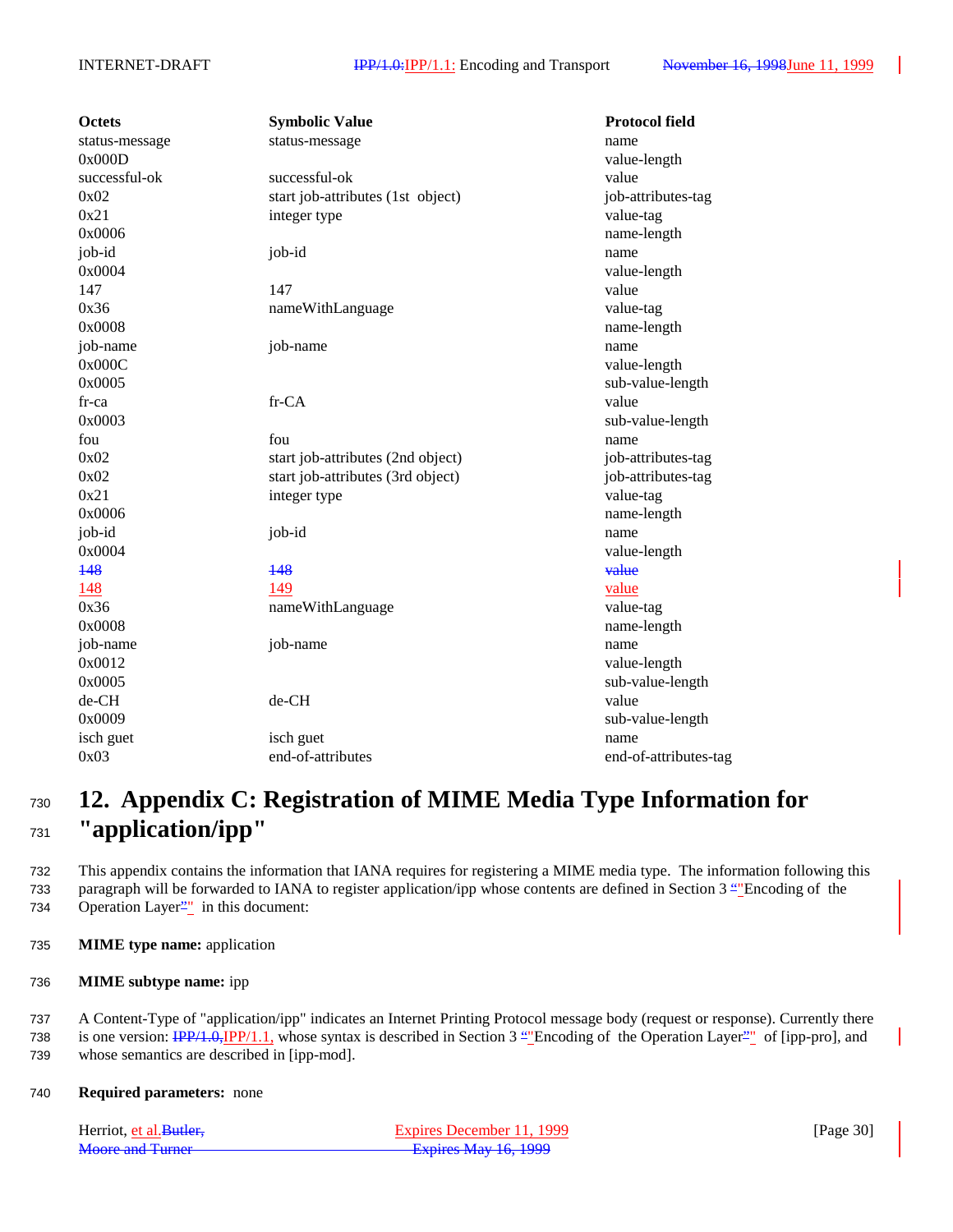#### **Optional parameters:** none

#### **Encoding considerations:**

 IPP/1.0IPP/1.1 protocol requests/responses MAY contain long lines and ALWAYS contain binary data (for example attribute value lengths).

#### **Security considerations:**

 IPP/1.0IPP/1.1 protocol requests/responses do not introduce any security risks not already inherent in the underlying transport protocols. Protocol mixed-version interworking rules in [ipp-mod] as well as protocol encoding rules in [ipp-pro] are complete and unambiguous.

#### **Interoperability considerations:**

 IPP/1.0IPP/1.1 requests (generated by clients) and responses (generated by servers) MUST comply with all conformance requirements imposed by the normative specifications [ipp-mod] and [ipp-pro]. Protocol encoding rules specified in [ipp-pro] are comprehensive, so that interoperability between conforming implementations is guaranteed (although support for specific 753 optional features is not ensured). Both the "charset" and "natural-language" of all IPP/1.0IPP/1.1 attribute values which are a LOCALIZED-STRING are explicit within IPP protocol requests/responses (without recourse to any external information in HTTP, SMTP, or other message transport headers).

### **Published specificationdocuments:**

- [ipp-mod] Isaacson, S., deBry, R., Hastings, T., Herriot, R., Powell, P., "Internet Printing Protocol/1.0: Model and Semantics" draft-ietf-ipp-mod-11.txt, November, 1998."Internet Printing Protocol/1.1: Model and Semantics" draft-ietf-ipp-model-v11-03.txt, June, 1999.
- 760 [ipp-pro] Herriot, R., Butler, S., Moore, P., Tuner, R., "Internet Printing Protocol/1.0: Encoding and Transport", draft-ietf- ipp-pro-07.txt, November, 1998.Turner, R., "Internet Printing Protocol/1.1: Encoding and Transport", draft-ietf-ipp-protocol-v11-02.txt, June, 1999.

### **Applications which use this media type:**

 Internet Printing Protocol (IPP) print clients and print servers, communicating using HTTP/1.1 (see [IPP-PRO]), SMTP/ESMTP, FTP, or other transport protocol. Messages of type "application/ipp" are self-contained and transport-independent, including

"charset" and "natural-language" context for any LOCALIZED-STRING value.

### **Person & email address to contact for further information:**

- 768 Scott A. Isaacson
- Novell, Inc.
- 770 122 E 1700 S
- 771 Provo, UT 84606
- Phone: 801-861-7366
- 773 Fax: 801-861-4025
- 774 Email: sisaacson@novell.comTom Hastings
- Xerox Corporation
- 737 Hawaii St. ESAE-231
- El Segundo, CA
- Phone: 310-333-6413
- Fax: 310-333-5514

Herriot, et al. Butler, Expires December 11, 1999 [Page 31] Moore and Turner **Expires May 16, 1999**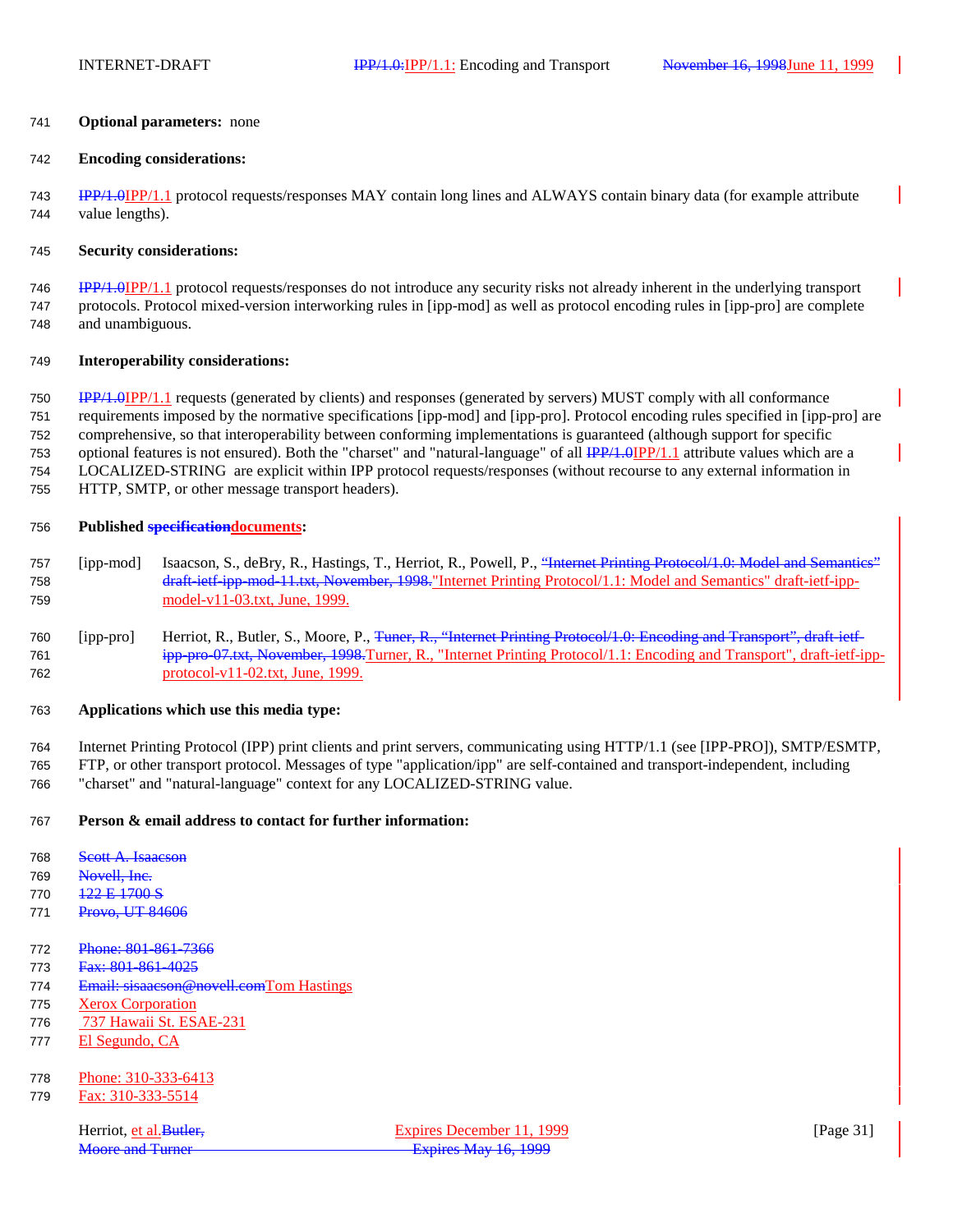Email: thastings@cp10.es.xerox.com

- or
- Robert Herriot
- 783 Sun Microsystems Inc.
- 901 San Antonio Road, MPK-17
- 785 Palo Alto, CA 94303
- 786 Phone: 650-786-8995
- 787 Fax: 650-786-7077
- Email: robert.herriot@eng.sun.comXerox Corporation
- 789 3400 Hillview Ave., Bldg #1
- Palo Alto, CA 94304
- Phone: 650-813-7696
- Fax: 650-813-6860
- Email: robert.herriot@pahv.xerox.com
- **Intended usage:**
- COMMON

# **13. Appendix D: Changes from IPP /1.0**

- IPP/1.1 is identical to IPP/1.0 [RFC2565] with the follow changes:
- 1. Attributes values that identify a printer or job object use a new 'ipp' scheme. The 'http' and 'https' schemes are supported only for backward compatibility. See section 5.
- 800 2. Clients MUST support of Digest Authentication, IPP Printers SHOULD support Digest Authentication. See Section 6.1.1.
- 3. TLS is recommended for channel security. In addition, SSL3 may be supported for backward compatibility. See Section 6.1.2.
- 803 4. For interoperability with IPP/1.0, IPP/1.1 Clients SHOULD support IPP/1.0 conformance requirements. IPP/1.1 Printers SHOULD support IPP/1.0 conformance requirements. See section 7.1.
- 5. IPP/1.1 objects SHOULD accept any request with major version number '1'. See section 7.1.
- 6. IPP objects SHOULD return the URL scheme requested for "job-printer-uri" and "job-uri" Job Attributes, rather than the URL scheme used to create the job. See section 7.2.

# **14. Full Copyright Statement**

 The IETF takes no position regarding the validity or scope of any intellectual property or other rights that might be claimed to 810 pertain to the implementation or use of the technology described in this document or the extent to which any license under such rights might or might not be available; neither does it represent that it has made any effort to identify any such rights. Information on the IETF's procedures with respect to rights in standards-track and standards-related documentation can be found in BCP-11[BCP-11]. Copies of claims of rights made available for publication and any assurances of licenses to be made available, or

| Herriot, et al. Butler. | Expires December 11, 1999 | [Page $32$ ] |
|-------------------------|---------------------------|--------------|
| <b>Moore and Turner</b> | Expires May 16, 1999      |              |